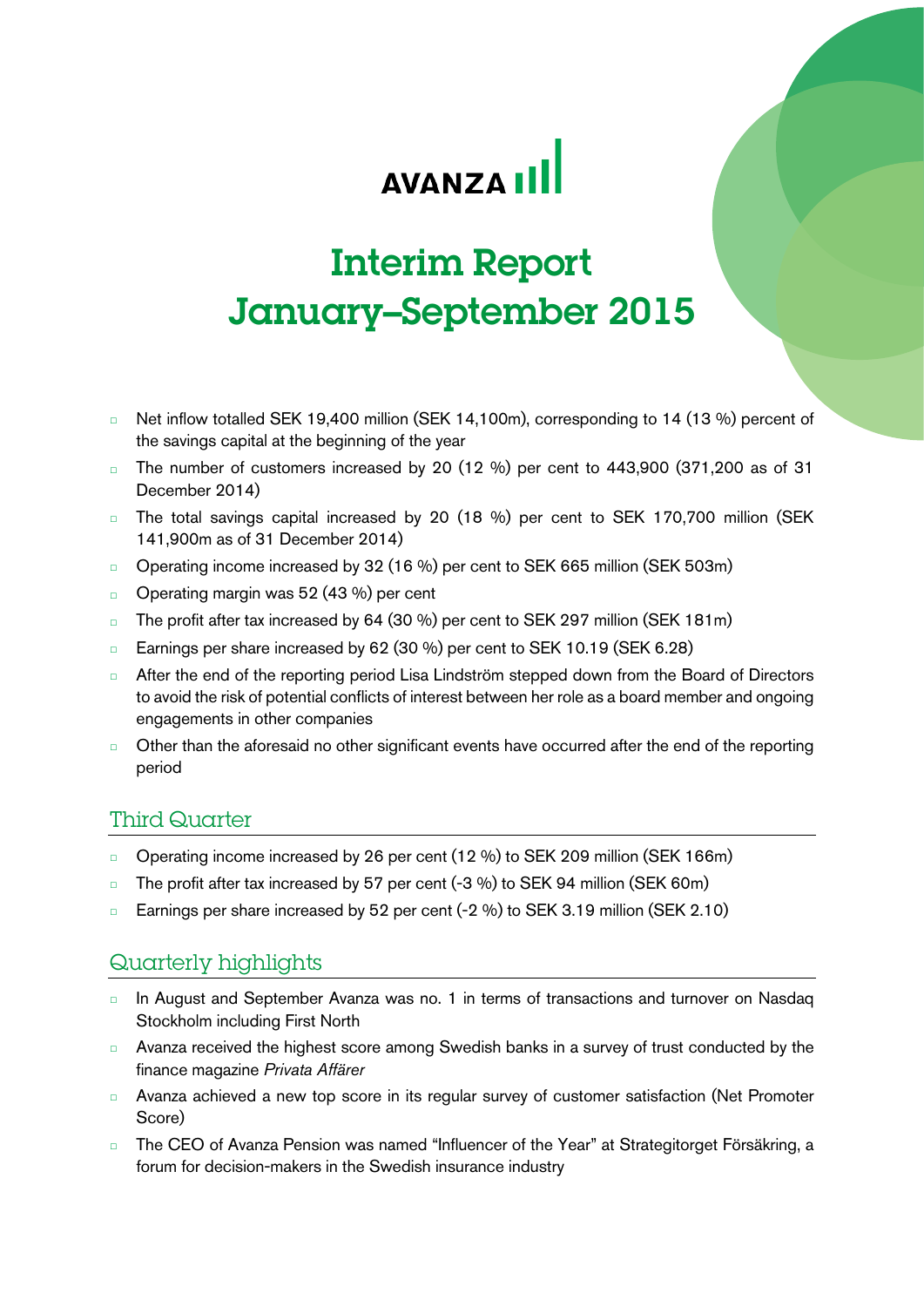# **This is Avanza**

Avanza was founded in 1999 and has since grown from a small company, dealing solely in share broking, into a digital bank that is challenging the major banks and insurance brokers on the Swedish savings market – a market which still has considerable growth potential.

Avanza offers leading digital services in savings and investment, in direct savings as well as pension-based savings. Customers are offered simple and cost-effective ways of saving without fixed account charges, yearly fees or depositing fees in shares, funds, equity-linked bonds, derivatives, currency positions, on savings accounts and in pension products such as endowment insurance, pension insurance and occupational pensions.

In addition to a wide range of savings products and pension solutions, Avanza offers trading on various exchanges and decision-making support, such as share prices and news items in real time, share analyses, portfolio reports, tax return support and software. Avanza primarily targets private investors in Sweden, but also offers services for professional day traders and corporate customers, such as small businesses, banks and asset managers.

Avanza Bank Holding AB (publ) is listed on Nasdaq Stockholm Mid Cap, is covered by the state deposit guarantee and supervised by the Swedish Financial Supervisory Authority.

For more information about Avanza, see avanza.se and investors.avanza.se.



### **Our mission & business model**

With us our customers will have more money left in their pockets than with any other bank. To achieve this mission Avanza has an Internet-based business model that is based on the law of large numbers. That is charging each customer as little as possible, thereby attracting an ever larger customer base. A strong customer growth, combined with the lowest cost per customer and transaction on the market, through high scalability and good cost control, creates excellent conditions for satisfied customers and long-term profitable growth.

# **Our long-term goals**

Satisfied customers:

□ Sweden's most satisfied savers according to the Swedish Quality Index (SKI)

Satisfied shareholders:

- □ A market share of at least 7 per cent of the overall net inflow to the Swedish savings market
- $\Box$  30,000 40,000 net new customers per year
- □ The dividend shall amount to at least 70 per cent of the profit of the year
- □ The cost increase shall not exceed the revenue growth

# Satisfied employees:

□ A Net Promoter Score (NPS) over 40

# **Our strategies**

- □ Customers first
- □ Price leadership
- □ We only do what we do best
- □ 100 % digital

Ī

□ Improve and challange ourselves every day

|                                        | Q3      | Q <sub>2</sub> | Q1      | Q4      | $Q3^{1}$ | Q <sub>2</sub> | Q1      | Q4      | Q3      |
|----------------------------------------|---------|----------------|---------|---------|----------|----------------|---------|---------|---------|
| <b>Quarterly overview</b>              | 2015    | 2015           | 2015    | 2014    | 2014     | 2014           | 2014    | 2013    | 2013    |
| Operating income, SEK m                | 209     | 231            | 225     | 193     | 166      | 164            | 173     | 162     | 148     |
| Operating profit, SEK m                | 109     | 121            | 115     | 82      | 71       | 67             | 76      | 64      | 73      |
| Operating margin, %                    | 52      | 52             | 51      | 42      | 43       | 41             | 44      | 40      | 49      |
| Earnings per share, SEK                | 3.19    | 3.57           | 3.43    | 2.36    | 2.10     | 1.92           | 2.26    | 1.85    | 2.15    |
| Shareholders' equity per share, SEK    | 34.33   | 30.97          | 24.65   | 28.22   | 25.85    | 23.67          | 29.75   | 27.49   | 25.64   |
| Return on shareholders' equity, %      | 10      | 13             | 13      | 9       | 8        | 7              | 8       | 7       | 9       |
|                                        |         |                |         |         |          |                |         |         |         |
| Net inflow. SEK m                      | 5.010   | 4.370          | 10,000  | 5.940   | 4.560    | 4.040          | 5.520   | 2.490   | 2,260   |
| No. new customers (net)                | 20.400  | 20,500         | 31.800  | 15.900  | 12,800   | 11.500         | 14.500  | 9.600   | 8.600   |
| No. customers at the end of the period | 443.900 | 423,500        | 403,000 | 371.200 | 355,300  | 342.500        | 331,000 | 316,500 | 306,900 |
| Savings capital at the end of the      | 170,700 | 170,000        | 168,200 | 141,900 | 133,400  | 130.100        | 121,800 | 112,600 | 105,000 |
| period, SEK m                          |         |                |         |         |          |                |         |         |         |
| Income to savings capital ratio %      | 0.12    | 0.14           | 0.15    | 0.14    | 0.13     | 0.13           | 0.15    | 0.15    | 0.15    |
| Costs to savings capital ratio, %      | 0.06    | 0.07           | 0.07    | 0.08    | 0.07     | 0.08           | 0.08    | 0.09    | 0.08    |

*1) Operating profit in the third quarter of 2014 was burdened by provisions of SEK 8 million concerning VAT referring to the years 2010–2012.*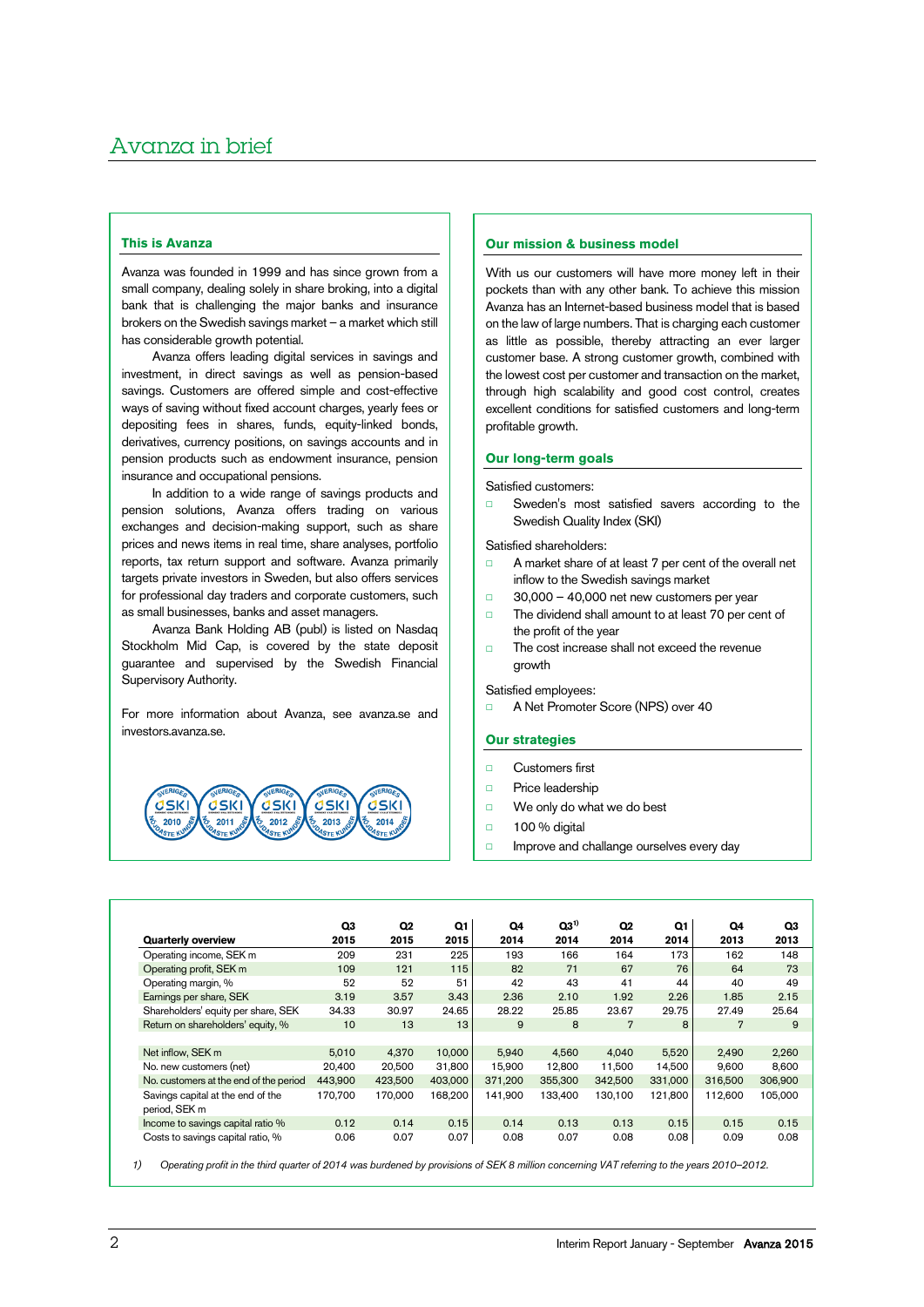# **Strong growth and unusually high trading activity during the summer**

With new mobile trading services, the launch of a new digital decision support service for fund savings (the Portfolio Generator), reduced prices on foreign securities trading and the launch of Avanza Markets, we entered the summer with a more competitive customer offering than ever. The result was a net inflow of SEK 5 billion and a customer inflow of 20,400 new customers in the third quarter. The customer inflow corresponds to an increase of 59 per cent compared to the same period in the previous year.

Trading in the summer months is normally calmer, but a volatile stock market coupled with a growing customer base had an impact on our trading figures. In the third quarter, for the first time, Avanza was the largest Swedish bank on the Stockholm stock exchange in terms of turnover. August also brought a new trading record with 200,000 transactions in a single day. Total brokerage income increased by 5 per cent on the previous threemonth period, which is unusual for a summer quarter.

# **Income pressure due to turbulent market and falling repo rate**

The third quarter has been a period of an unstable and falling stock market with further declining market interest rates following the Greek crisis and broad sell-offs in the Chinese stock markets. As a result, savings capital at Avanza has remained relatively stable despite a high net inflow. Savers' search for safe investments is noticeable in decreasing income from fund commissions as investors shift their savings away from active investments awaiting a more stable market situation. The current market environment has also been a factor behind an unusually slow start to the autumn in Corporate Finance business, where many companies are postponing their IPO´s waiting for clear sky. A continued decline in the repo rate during the period has also put further pressure on our interest income. Consequently, we did not reach up to the record earnings of the previous quarter, in spite of increased brokerage income.. Still,the operating profit was up by 54 per cent compared with the same period in 2014.

### **Highest level of trust among Swedish banks**

Although we have recently been operating in a volatile environment, where falling market interest rates and rapid changes in customers' investment decisions have had a shortterm impact on our income, I feel very confident in our long-term

growth prospects. The key factor for long-term growth in operating income is that we continue to provide tangible customer value, capture market share from the major banks and gain the confidence of new customers. That is why it is particularly satisfying to note that we achieved a new top score in our regular Net Promoter Score customer satisfaction survey in the third quarter, a survey showing customer recommendation rate. The finance magazine *Privata Affärer*'s survey in the summer also showed that Avanza enjoys the highest level of trust among all Swedish banks. That is a trust that we will do our very best to continue to be worthy of.

Stockholm, 20 October 2015

Martin Tivéus, CEO Avanza

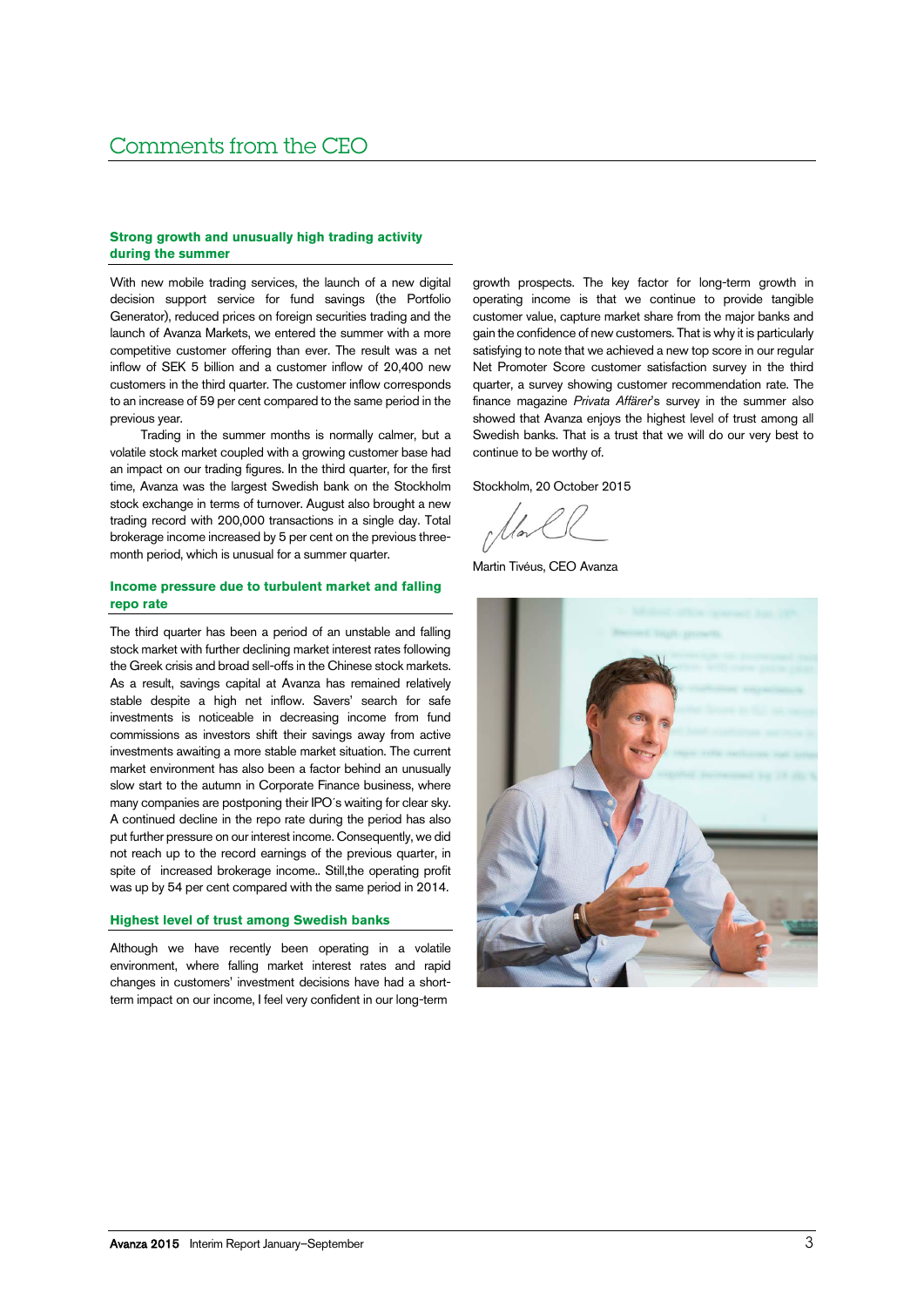# Operations

# **Market and sales**

Avanza's focus is the Swedish savings market, which in the first nine month of 2015 was characterized by interest rate reductions and an upturn in the stock market followed by mounting concerns in the financial markets.

After performing very strongly in the first quarter the Stockholm stock exchange retreated somewhat in the second quarter. The third quarter of the year would prove to be a turbulent period. A sharp decline on the Shanghai stock exchange and mounting concerns about the global economy had the effect of wiping out all the upturn of the year. Since the beginning of the year the Stockholm All Share Index has increased by 0.4 per cent while the SIX Return Index, which includes dividends, is up by 3.8 per cent. Trading activity was high and the turnover on the Stockholm stock exchange during January-September was up by 30 per cent on the same period in 2014. At Avanza the number of customer transactions topped the previous record by a wide margin.

Fund trading among Avanza's customers also increased sharply year on year. In the first quarter equity funds dominated. Avanza's Fund-in-Funds also attracted strong interest, with assets under management passing SEK 1 billion in February. At the end of September the assets under management had increased to SEK 1.3 billion. In the second quarter savers shifted their savings towards fixed income and lower risk products. In the third quarter concerns about China dragged down biotech and real estate funds, with investors opting to invest in more stable hedge funds or be uninvested.

In the first quarter the Swedish central bank reduced the repo rate in two steps, bringing the rate into negative territory. In early July, the rate was further reduced, to –0.35 per cent. The below-zero rate encouraged a growing number of savers to look for better returns in the stock market, as it became increasingly clear that Swedish savers were not receiving any return from traditional savings accounts.

### *Continued strong growth*

In the first nine months of the year, Avanza saw a record inflow of customers and capital as savers shifted a growing number of flows from the major banks to cheaper alternatives. Marketing efforts during the first half year, for instance the marketing of the new price plan which was introduced in the end of 2014, and communication through social as well as traditional media also contributed to the increased level of activity. During the second and third quarter the inflow of customers and capital was seasonally lower than during the first, but remained high compared with historical periods. In September Avanza exceeded 800,000 active accounts.

Inflows to investment savings accounts (ISK), in particular, continued to grow. More than half of Avanza's net inflow in the first nine months of the year went to ISKs and the number of accounts were doubled. The reduced and soon to be abolished tax deductibility for private pensions has had a positive impact on ISKs as an alternative form of savings. Trading activity has also benefited from the low rate of tax on ISKs.

Despite falling key interest rates, Greek worries in the second quarter and falling stock markets in China in the third quarter, coupled with the preceding sharp appreciation in equity

prices in the first quarter, meant that a growing number of Avanza customers opted to be uninvested. This is a sign of uncertainty and points to a form of savings behaviour where savers are choosing to move money out of traditional savings accounts but are not yet prepared to invest in securities.

### *Continued efforts in occupational pensions*

The targeting of the sales organisation towards the market for occupational pensions which Avanza Pension initiated in 2014 was expanded in the first quarter with the establishment of a new sales office in Malmö. The net inflow to Avanza's occupational pension products remained strong in the first nine month of the year, both in terms of capital and new accounts. 2,160 new companies chose Avanza as their provider of occupational pension plans, including MTG Sweden, which chose Avanza's occupational pension plans for around 1,000 of its employees. In the first nine months of 2015 Avanza's customers transferred net SEK 640m in occupational pension capital from other insurance companies, which was an increase of 44 per cent compared with the same period in 2014.

Avanza Pension, which celebrates its tenth anniversary this year, has evolved into a player that drives, challenges and influences the insurance industry. Discussions are underway on issues such as digitalisation, decision support, a ban on commissions, and advisory services. In the third quarter Avanza Pension participated in StrategiTorget Försäkring, a forum which brings together decision-makers from different insurance companies for discussions and presentations on the future of the industry. At this forum the CEO of Avanza Pension, Annika Saramies, was named "Influencer of the Year".

# *Satisfied customers*

In January Avanza's free Avanza Zero fund was named "The Readers' Favourite 2014" in a vote on privataaffärer.se and in February Avanza was voted "The People's Favourite 2014" on Bankbetyg.se, achieving the highest scores in all categories: customer service, services, technology, fees and recommendation. In April Avanza also received the award for "Best service in financial services" in the ServiceScore survey. In September Avanza received the highest score among Swedish banks in a survey of trust conducted by the finance magazine *Privata Affärer*. Avanza's high level of customer satisfaction is also borne out by internal surveys. In the third quarter Avanza achieved a new high in its Net Promoter Score survey (also known as the "ambassador index"), with a score of 70. Avanza's score on the index, which measures the customers' degree of recommendation, was 67 in the second quarter, compared with an average of 15 for the industry as a whole.

Satisfied customers are the foundation of Avanza's business concept, and Avanza operates with a constant focus on the best interests of its customers. One of Avanza's long-term goals is to have Sweden's most satisfied savers, as measured by the Swedish Quality Index (SKI), which is published at the end of each year – an award that Avanza has received for five years running.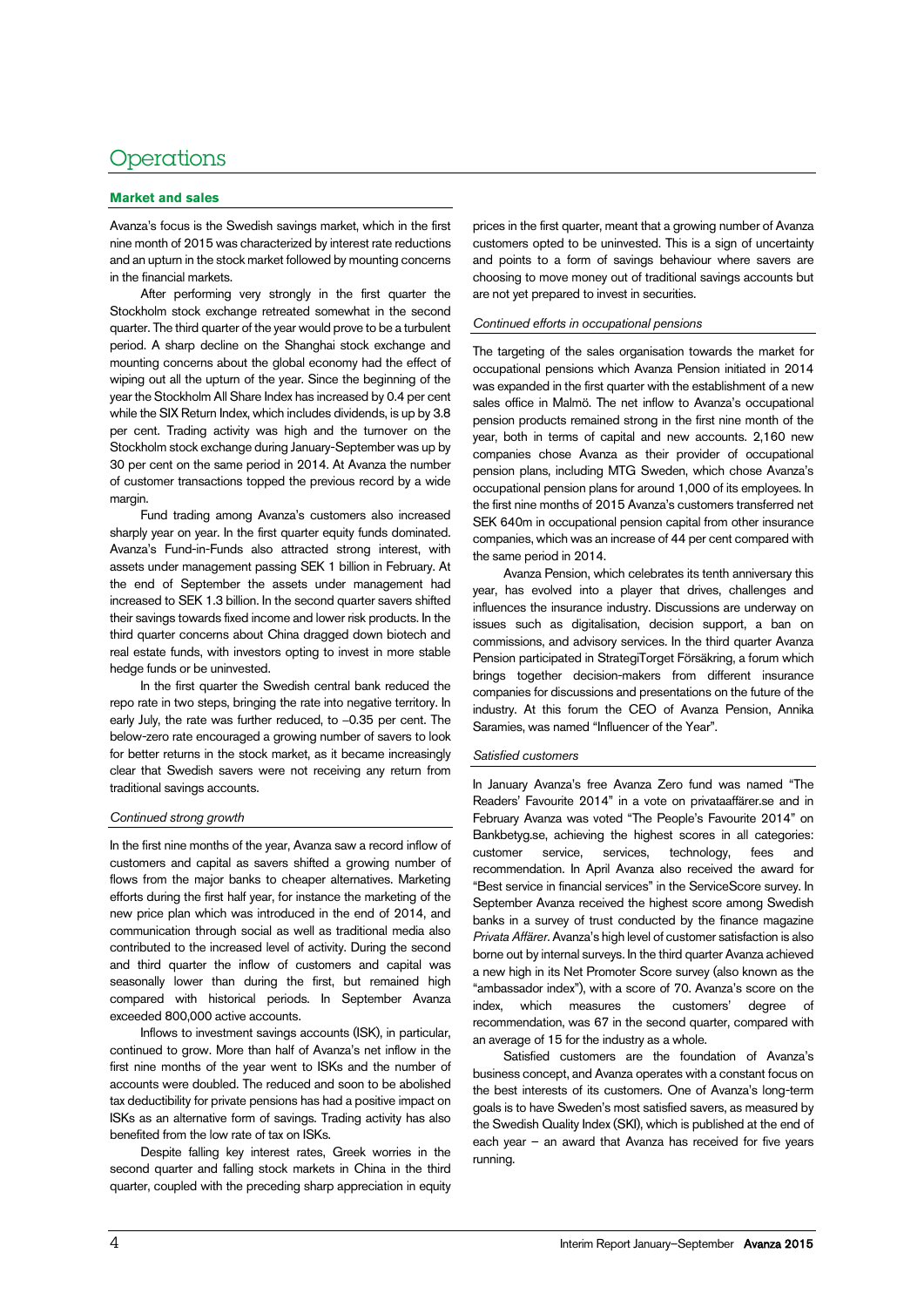#### *Sustainability*

Avanza creates the greatest benefit for its customers and indirectly for the society by doing what Avanza does best, which is to offer savings and pension products with the lowest fees in the market. This ensures that Avanza's customers have more money left for other things. In the scientific study Sustainability Index 2015 Avanza received the highest score among the financial participants by a wide margin.

As part of its work on sustainability issues, during the second quarter Avanza introduced an option for customers to select funds which report in accordance with the Sustainability Profile. The Sustainability Profile has been developed by SWESIF, which is an independent non-profit organisation and a forum for organisations that are working for or with sustainable investments in Sweden.

Each Christmas Avanza donates money to a non-profit organisation. In view of the current refugee emergency Avanza decided to make a special effort and donated SEK 100,000 to UNICEF's aid work for refugee children in the third quarter.

### *Increased market shares*

Avanza's market share, as measured by the number of transactions on the Stockholm stock exchange including First North, increased significantly in the third quarter to 10.8 (8.0) per cent. Busy holiday trading and market volatility in Asia contributed to a high level of trading activity among Avanza's customers and

resulted in Avanza being the largest bank on the Stockholm stock exchange and First North also in terms of turnover in August as well as in September.

Avanza's share of the total savings market in Sweden at 30 June 2015 was 2.7 (2.4) per cent. During the period July 2014 – June 2015 Avanza's share of the total net inflow to the Swedish savings market was 9.3 (8.0) per cent, which exceeded the company's long-term target of reaching at least 7 per cent of the net inflow to the Swedish savings market.

#### *Seasonal variations*

Avanza's operations are to some extent affected by seasonal variations. Customer inflows and the net inflow, for example, are normally high at the beginning of the year while activity has historically been lower during the summer months. The latter trend has, however, become less pronounced in recent years, as trading activity during the summer has increased following the introduction of mobile services. Mobile services have enabled savers to manage their savings during their holiday rather than when they get back, as before.

The impact of these seasonal variations on Avanza's operations is not necessarily reflected in the company's financial results, which tends to be more affected by cyclical market effects such as the development of the stock market and the level of the key interest rate.

|                                           | 2015    | 2014    | Change         | 2015    | 2014    | <b>Change</b> | 2014-2015 | 2014    |
|-------------------------------------------|---------|---------|----------------|---------|---------|---------------|-----------|---------|
| <b>Activity</b>                           | Jul-Sep | Jul-Sep | %              | Jan-Sep | Jan-Sep | $\frac{a}{b}$ | Oct-Sep   | Jan-Dec |
|                                           |         |         |                |         |         |               |           |         |
| Net inflow, SEK m                         |         |         |                |         |         |               |           |         |
|                                           |         |         |                |         |         |               |           |         |
| Standard                                  | 4.160   | 3.840   | 8              | 16.120  | 11,290  | 43            | 21,030    | 16,200  |
| Private Banking                           | 690     | 610     | 13             | 2,960   | 2,700   | 10            | 3,950     | 3,690   |
| Pro                                       | 160     | 110     | 45             | 320     | 110     | 191           | 420       | 210     |
| <b>Net inflow</b>                         | 5,010   | 4,560   | 10             | 19,400  | 14,100  | 38            | 25,400    | 20,100  |
|                                           |         |         |                |         |         |               |           |         |
| Equity & investment fund accounts         | 950     | 840     | 13             | 1.360   | 2,360   | $-42$         | 3,280     | 4,280   |
| Investment savings accounts               | 2.800   | 2,280   | 23             | 11.900  | 6.780   | 76            | 14,010    | 8,890   |
| Savings accounts                          | $-30$   | 200     | $-115$         | 640     | 760     | $-16$         | 1.700     | 1,820   |
| of which, external deposit accounts       | $-60$   | 300     | $-120$         | 600     | 930     | $-35$         | 1,610     | 1,940   |
| Pension- & insurance-based accounts       | 1,290   | 1,240   | $\overline{4}$ | 5,500   | 4.200   | 31            | 6.410     | 5,110   |
| of which, endowment insurance             | 750     | 860     | $-13$          | 3,880   | 2,740   | 42            | 4,230     | 3,090   |
| of which, occupational pensions           | 520     | 360     | 44             | 1,520   | 1,110   | 37            | 1,960     | 1,550   |
| <b>Net inflow</b>                         | 5,010   | 4.560   | 10             | 19,400  | 14.100  | 38            | 25,400    | 20,100  |
|                                           |         |         |                |         |         |               |           |         |
| Net inflow/Savings capital, %             | 12      | 14      | $-2$           | 18      | 17      | $\mathbf{1}$  | 19        | 18      |
|                                           |         |         |                |         |         |               |           |         |
| No. commission notes per customer & month | 3.3     | 2.1     | 57             | 3.3     | 2.2     | 50            | 3.1       | 2.3     |
| No. transactions per commission note      | 1.5     | 1.5     | 0              | 1.5     | 1.6     | $-6$          | 1.5       | 1.6     |
|                                           |         |         |                |         |         |               |           |         |
| <b>Market shares</b>                      |         |         |                |         |         |               |           |         |
| Nasdag Stockholm and First North:         |         |         |                |         |         |               |           |         |
| No. transactions. %                       | 10.8    | 8.0     | 2.8            | 10.2    | 7.6     | 2.6           | 9.6       | 7.6     |
| Turnover, %                               | 6.6     | 4.3     | 2.3            | 5.6     | 4.2     | 1.4           | 5.3       | 4.2     |

*For definitions see pag[e 21.](#page-20-0)*

The net inflow in the third quarter was SEK 5.0bn, which was 10 per cent higher than in the same period in 2014. The total net inflow in the first nine months was SEK 19.4bn, which was 38 per cent higher than in the same period in 2014. The largest portion of the net inflow continued to go to investment savings accounts. The net inflow for occupational pension plans in the third quarter increased by 44 per cent year on year.

During the period January – September the trading activity among Avanza's customers increased sharply. The number of trades per customer per month was 50 per cent higher than in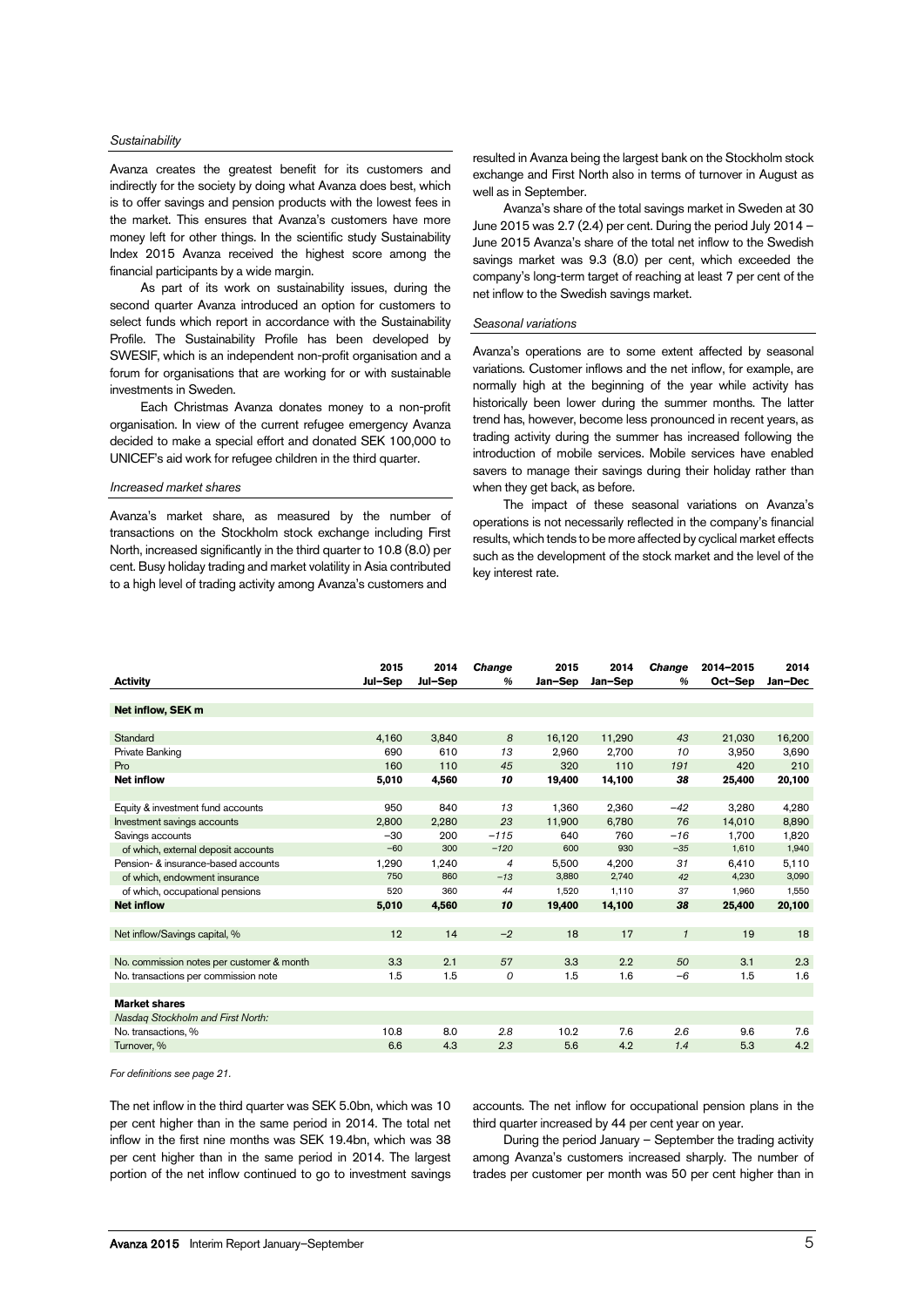the same period in 2014, compared with 32 per cent for Stockholm stock exchange as a whole. Together with high volatility, the new mobile apps and expanded communication activities on the website as well as in social and traditional media, with a particular emphasis in the new price list with the option of trading for SEK 1 and other new launches, contributed to the increased activity. In the third quarter trading activity among Avanza's customers was significantly higher than in previous summer months, which resulted in a new record high in August of 200,000 transactions in a single day.

|                                     |            |            | <b>Change</b>  |            | <b>Change</b>  |            | <b>Change</b>  |
|-------------------------------------|------------|------------|----------------|------------|----------------|------------|----------------|
| <b>Customers and accounts</b>       | 30-09-2015 | 30-06-2015 | $\%$           | 31-12-2014 | $\frac{a}{2}$  | 30-09-2014 | %              |
|                                     |            |            |                |            |                |            |                |
| Standard                            | 428.460    | 408.350    | 5              | 357.520    | 20             | 342.660    | 25             |
| Private Banking                     | 13.700     | 13.300     | 3              | 12.000     | 14             | 11.500     | 19             |
| Pro                                 | 1.740      | 1.850      | $-6$           | 1.680      | $\overline{4}$ | 1.140      | 53             |
| No. customers                       | 443,900    | 423,500    | 5              | 371,200    | 20             | 355,300    | 25             |
|                                     |            |            |                |            |                |            |                |
| Equity & investment fund accounts   | 296.900    | 290,000    | $\overline{2}$ | 269,400    | 10             | 261,200    | 14             |
| Investment savings accounts         | 162,800    | 141.700    | 15             | 80,600     | 102            | 65,300     | 149            |
| Savings accounts                    | 100.200    | 98.700     | 2              | 90.900     | 10             | 86,100     | 16             |
| of which, external deposit accounts | 71,300     | 69,800     | $\overline{2}$ | 61,500     | 16             | 56,400     | 26             |
| Pension- & insurance-based accounts | 245.900    | 238.200    | 3              | 217,400    | 13             | 210,500    | 17             |
| of which, endowment insurance       | 129,100    | 125,000    | 3              | 112,100    | 15             | 109,000    | 18             |
| of which, occupational pensions     | 38,900     | 36,000     | 8              | 29,900     | 30             | 27,600     | 41             |
| No. accounts                        | 805,800    | 768,600    | 5              | 658,300    | 22             | 623,100    | 29             |
|                                     |            |            |                |            |                |            |                |
| No. accounts per customer           | 1.82       | 1.81       |                | 1.77       | 3              | 1.75       | $\overline{4}$ |
|                                     |            |            |                |            |                |            |                |

*For definitions see page [21.](#page-20-0)*

Avanza achieved its long-term target of increasing its customer base by 30,000 – 40,000 net new customers annually already in the first quarter and customer growth remained strong in the third quarter with 20,400 new customers. The number of customers increased by 72,700 (38,800) during the first nine months of the year. In the second quarter Avanza passed the 400,000 mark for the number of active customers. The high customer growth is due to a stronger offering, increased marketing activities and a favourable growth climate.

The number of accounts increased by 147,500 (78,200) in the first nine months of the year and in September the number of active accounts passed the 800,000 mark. More than half of the increase referred to investment savings accounts, which overtook endowment policies during the period in terms of the number of accounts. At the end of the third quarter the number of investment savings accounts had doubled since year-end. The number of occupational pension plans also increased sharply, by 41 per cent compared with the end of the same quarter in 2014.

The number of accounts per customer is a good measure of savers' engagement with Avanza and thus also of Avanza's share of customers' savings. The number of accounts per customer increased in the first nine months, to 1.82 (1.75) accounts at the end of the period.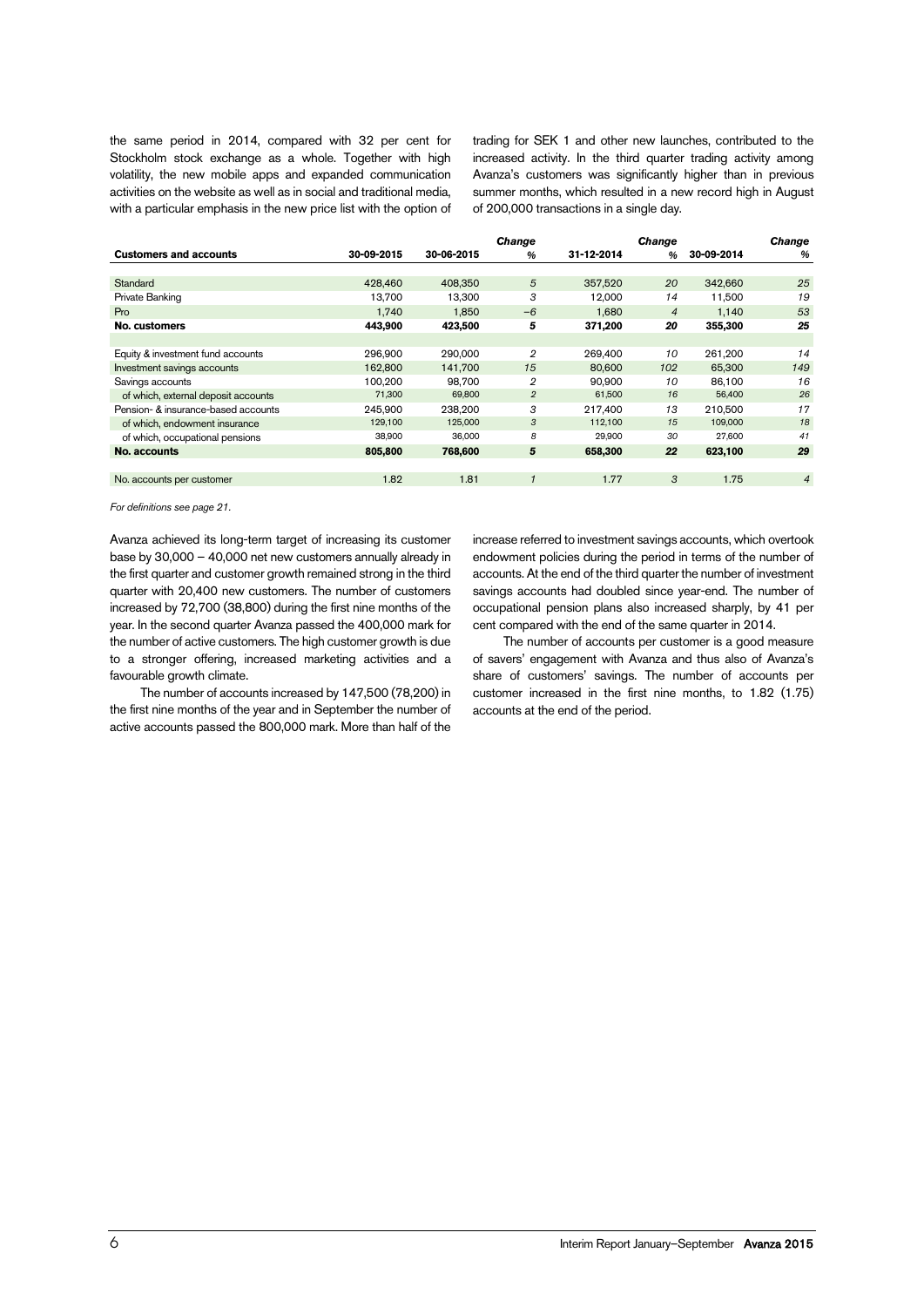|                                           |                |            | <b>Change</b>  |            | <b>Change</b>  |            | <b>Change</b>  |
|-------------------------------------------|----------------|------------|----------------|------------|----------------|------------|----------------|
| Savings capital, SEK m                    | 30-09-2015     | 30-06-2015 | %              | 31-12-2014 | $\%$           | 30-09-2014 | $\frac{9}{6}$  |
|                                           |                |            |                |            |                |            |                |
| Standard                                  | 99.020         | 98.180     | $\mathcal{I}$  | 81,200     | 22             | 76,000     | 30             |
| Private Banking                           | 67,500         | 67.600     | 0              | 56,800     | 19             | 53,800     | 25             |
| Pro                                       | 4,180          | 4,220      | $-1$           | 3,900      | $\overline{7}$ | 3,600      | 16             |
| Savings capital                           | 170,700        | 170,000    | 0              | 141,900    | 20             | 133,400    | 28             |
|                                           |                |            |                |            |                |            |                |
| Equity & investment fund accounts         | 59,020         | 60,800     | $-3$           | 56,700     | $\overline{4}$ | 53,070     | 11             |
| Investment savings accounts               | 38,800         | 36,200     | $\overline{7}$ | 23,500     | 65             | 20,600     | 88             |
| Savings accounts                          | 8,080          | 8,100      | 0              | 7,400      | 9              | 6,330      | 28             |
| of which, external deposit accounts       | 7,330          | 7,390      | $-1$           | 6,700      | 9              | 5,670      | 29             |
| Pension- & insurance-based accounts       | 64,800         | 64,900     | 0              | 54,300     | 19             | 53,400     | 21             |
| of which, endowment insurance             | 48,200         | 48,000     | 0              | 39,700     | 21             | 39,800     | 21             |
| of which, occupational pensions           | 7,440          | 7,320      | $\overline{2}$ | 5,930      | 25             | 5,300      | 40             |
| <b>Savings capital</b>                    | 170,700        | 170,000    | 0              | 141,900    | 20             | 133,400    | 28             |
|                                           |                |            |                |            |                |            |                |
| Equities, bonds, derivatives, etc.        | 99,680         | 96,550     | 3              | 84,350     | 18             | 80,820     | 23             |
| Investment funds                          | 45,400         | 47,700     | $-5$           | 40,300     | 13             | 38,400     | 18             |
| <b>Deposits</b>                           | 31,500         | 31,500     | $\overline{O}$ | 22,600     | 39             | 19,100     | 65             |
| of which, external deposits               | 7,330          | 7,390      | $-1$           | 6,700      | 9              | 5,670      | 29             |
| Lending                                   | $-5,880$       | $-5,750$   | $\overline{2}$ | $-5,350$   | 10             | $-4,920$   | 20             |
| of which, mortgage loans                  | $-2,480$       | $-2,360$   | 5              | $-2,010$   | 23             | $-1,490$   | 66             |
| Savings capital                           | 170,700        | 170,000    | 0              | 141,900    | 20             | 133,400    | 28             |
|                                           |                |            |                |            |                |            |                |
| Deposits/Lending, %                       | 536            | 548        | $-12$          | 422        | 114            | 388        | 148            |
| Net deposits/Savings capital, %           | 15             | 15         | 0              | 12         | 3              | 11         | $\overline{4}$ |
|                                           |                |            |                |            |                |            |                |
| Return, average account since Jan 1 st, % | 7              | 10         | $-3$           | 8          | $-1$           | 6          | 1              |
| SIX Return Index since Jan 1 st, %        | $\overline{4}$ | 10         | $-6$           | 16         | $-12$          | 9          | $-5$           |

*For definitions see page [21.](#page-20-0)*

Despite falling share prices in the third quarter, savings capital remained flat over the period thanks to a high net inflow of customers and capital. Customers' savings capital at Avanza touched SEK 180bn during the period but decreased due to falling equity prices to stand at SEK 171bn at the end of the period, an increase of 20 per cent since year-end 2014. The average return on customers' accounts in the first nine months was 7 per cent.

Savings capital in investment savings accounts was 65 per cent higher at the end of the period compared with year-end 2014. Savings capital held in occupational pension plans was 25 per cent higher.

At the end of the third quarter 27 per cent of customers' capital was invested in funds, which was a slightly lower share than at year-end 2014 and a decrease of 5 per cent since the end of the second quarter. Despite reductions in interest rates, deposits grew by 39 per cent in the first nine months of the year. The increase occurred mainly in the first half of the year, with deposits at the end of the third quarter standing roughly at the same level as at the end of the second quarter. Lending increased by 10 per cent from year-end and at the end of the period the allocation was 58 per cent securities loans and 42 per cent mortgage loans. In the second quarter Avanza raised the ceiling on its mortgage lending volume by a further SEK 1bn to SEK 3.5bn to meet demand from customers.

### **Product and business development**

The first nine months of the year were a development-intensive period both in terms of new mobile and decision support services as well as customer-driven improvements and efficiencies in internal flows. New developments are driven primarily by changing user behavior and new regulations, which could change the playing field for the industry ahead.

### *Mobile services*

A clear trend in the past few years is that a growing number of customers are choosing to log in and execute transactions through mobile units, an activity that normally increases during the summer months. In June Avanza launched the first versions of new apps for iOS and Android. One of the new functions in the apps is trading in foreign markets, and Avanza therefore chose to cut its fees on foreign trades in connection with the launch. Customers' mobile use has increased sharply. In the third quarter mobile users overtook computer users, and in September apps accounted for 63 per cent more traffic than the website. In the third quarter Avanza launched updates of its apps for iOS, including new features for customer portfolios and watch lists and expanded order information, and for Android, including an expansion of trading options to comprise the full range of Avanza's products, synchronised watch lists, a new search engine and a faster, more stable and more logical design. In the coming quarter customers will be able to look forward to additional updates and improvements.

### *Digital decision support*

In the second quarter the development activities were focused on decision support services and customer inspiration as part of an effort to help customers invest liquid assets without incurring high advisory fees. Demand for decision support services is particularly strong during volatile market conditions. In June Avanza launched the Portfolio Generator, a digital service that helps fund savers to create a fund portfolio with a good risk diversification in three stages. In the third quarter the option of using the Portfolio Generator for occupational pension plans was also introduced. Other launches included the Avanza Academy, which provides easy-to-access information on savings and investments, and the Stock Inspiration service, which allows savers to search for investment ideas based on investment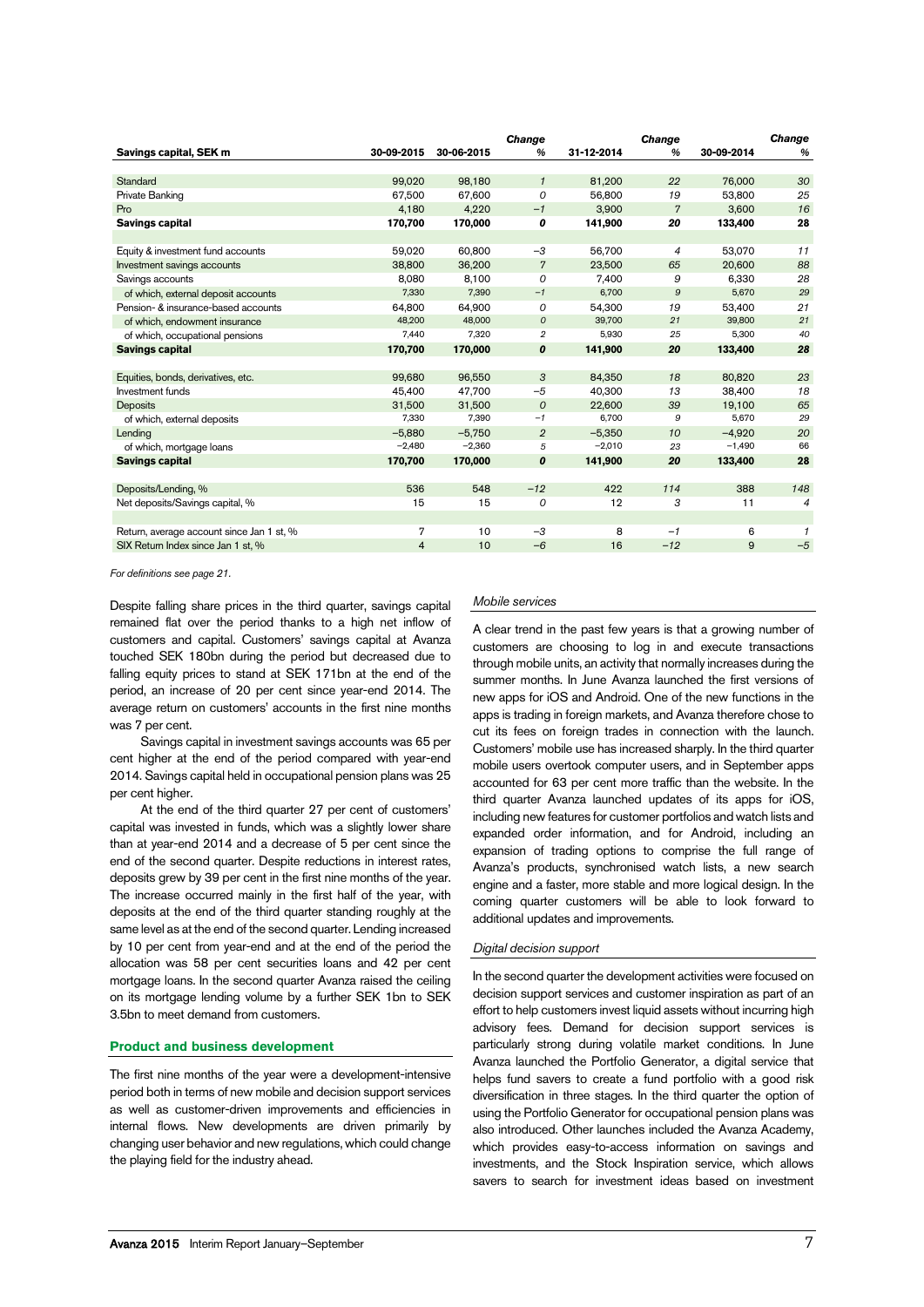themes or get inspiration from different customer groups and portfolios.

### *Customer-driven improvements and new partnerships*

With Avanza's strong customer focus, development activities in the first nine months of the year were also targeted at developing customer-driven improvements, fine-tuning the customer experience and offering new services and functions, largely based on feedback from customers. One focus area was continued development of website and mobile functions with the aim of offering customers a world-class digital experience.

In the second quarter Avanza Markets was launched, where Avanza in partnership with the issuer Morgan Stanley offers commission-free trading in commercial paper with Bull & Bear certificates and Mini Futures as the only bank in Sweden. The products, which are issued by Morgan Stanley, enable customers to invest in underlying assets such as gold, oil and many global

stock market indices without transaction fees. In September 2015 Avanza Markets accounted for 34 per cent of turnover and 53 per cent of transactions in exchange-traded products on the Nordic Growth Market (NGM).

### *Internal processes and systems*

As net inflows and customer numbers grow, it is more important than ever to ensure that internal processes and systems are maintained and developed in order to continue to create economies of scale and stability and thereby maintain the strong pace of growth, as well as the high quality of the services to customers. A host of efficiency-raising measures were implemented in the first nine months of the year, including improvements to underlying systems and stability measures aimed at supporting high levels of trading activity, such as the record number of log-ins and transactions at the end of August.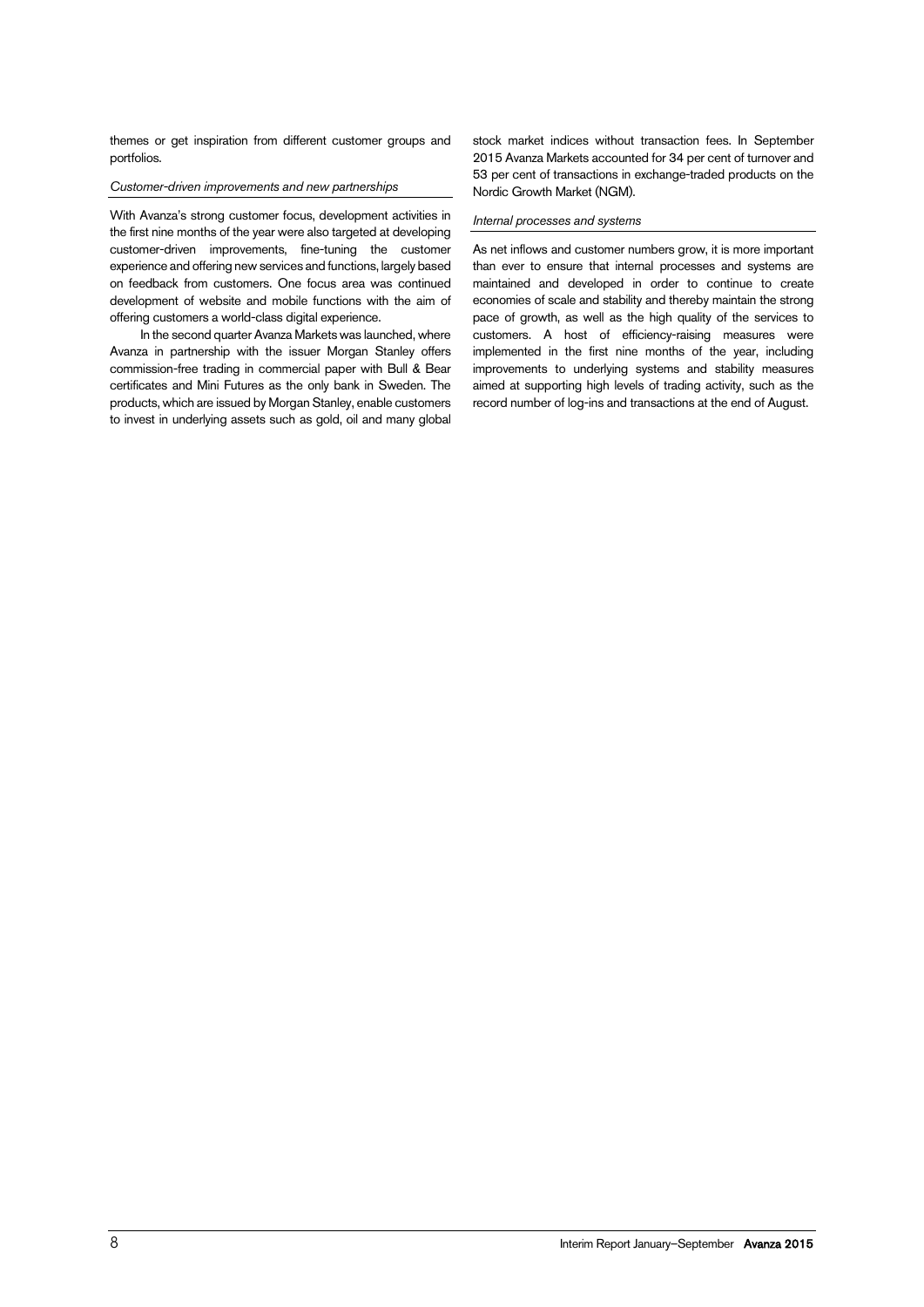# Financial overview

|                                                   | 2015<br>Jul-Sep          | Jul-Sep  | 2014 Change<br>%  | 2015                     | Jan-Sep Jan-Sep | 2014 Change<br>% | 2014-2015<br>Oct-Sep     | 2014<br>Jan-Dec |
|---------------------------------------------------|--------------------------|----------|-------------------|--------------------------|-----------------|------------------|--------------------------|-----------------|
| Income Statement, SEK m                           |                          |          |                   |                          |                 |                  |                          |                 |
|                                                   |                          |          |                   |                          |                 |                  |                          |                 |
| Brokerage income                                  | 113                      | 67       | 69                | 334                      | 205             | 63               | 415                      | 286             |
| <b>Fund commissions</b>                           | 37                       | 31       | 19                | 120                      | 82              | 46               | 151                      | 113             |
| Net interest income                               | 35                       | 48       | $-27$             | 121                      | 156             | $-22$            | 169                      | 204             |
| Other income                                      | 24                       | 20       | 20                | 90                       | 60              | 50               | 123                      | 93              |
| <b>Operating income</b>                           | 209                      | 166      | 26                | 665                      | 503             | 32               | 858                      | 696             |
| Personnel                                         | $-58$                    | $-51$    | 14                | $-191$                   | $-167$          | 14               | $-258$                   | $-234$          |
| <b>Marketing</b>                                  | $-6$                     | $-5$     | 20                | $-21$                    | $-16$           | 31               | $-30$                    | $-25$           |
| Depreciation                                      | $-2$                     | $-2$     | 0                 | $-6$                     | $-6$            | 0                | $-7$                     | $-7$            |
| Other expenses                                    | $-35$                    | $-29$    | 21                | $-102$                   | $-92$           | 11               | $-136$                   | $-126$          |
| Operating expenses before credit losses and       |                          |          |                   |                          |                 |                  |                          |                 |
| provisions of VAT                                 | $-100$                   | $-87$    | 15                | $-320$                   | $-281$          | 14               | $-431$                   | $-392$          |
|                                                   |                          |          |                   |                          |                 |                  |                          |                 |
| Profit before credit losses and provisions of VAT | 109                      | 79       | 38                | 345                      | 222             | 55               | 427                      | 304             |
|                                                   |                          |          |                   |                          |                 |                  |                          |                 |
| Credit losses, net                                | $\Omega$                 | $\Omega$ | 0                 | $\mathbf 0$              | $\mathbf 0$     | $\mathcal{O}$    | $\mathbf 0$              | $\Omega$        |
| Provision of VAT*                                 | $\overline{\phantom{0}}$ | $-8$     | $\qquad \qquad -$ | $\overline{\phantom{0}}$ | $-8$            | $\overline{a}$   | $\overline{\phantom{0}}$ | $-8$            |
| <b>Operating profit</b>                           | 109                      | 71       | 54                | 345                      | 214             | 61               | 427                      | 296             |
|                                                   |                          |          |                   |                          |                 |                  |                          |                 |
| Key ratios                                        |                          |          |                   |                          |                 |                  |                          |                 |
| Operating margin, %                               | 52                       | 43       | $\mathcal{Q}$     | 52                       | 43              | $\boldsymbol{9}$ | 50                       | 43              |
| Profit margin, %                                  | 45                       | 36       | 9                 | 45                       | 36              | 9                | 43                       | 36              |
| Cost/Income ratio, %                              | 48                       | 52       | $-4$              | 48                       | 56              | $-8$             | 50                       | 56              |
| Earnings per share, SEK                           | 3.19                     | 2.10     | 52                | 10.19                    | 6.28            | 62               | 12.56                    | 8.64            |
| Earnings per share after dilution, SEK            | 3.16                     | 2.08     | 52                | 10.10                    | 6.22            | 62               | 12.47                    | 8.56            |
| Return on shareholders' equity, %                 | 10                       | 8        | $\overline{2}$    | 34                       | 24              | 10               | 44                       | 32              |
| Credit loss level, %                              | 0.00                     | 0.00     | 0                 | 0.00                     | 0.00            | 0                | 0.00                     | 0.00            |
| Investments, SEK m                                | 6                        | 3        | 100               | 20                       | 8               | 150              | 24                       | 12              |
|                                                   |                          |          |                   |                          |                 |                  |                          |                 |
| Brokerage income/Operating income, %              | 54                       | 40       | 14                | 50                       | 41              | $\boldsymbol{9}$ | 48                       | 41              |
| Fund commissions/Operating income, %              | 18                       | 19       | $-1$              | 18                       | 16              | $\overline{2}$   | 18                       | 16              |
| Net interest income/Operating income, %           | 17                       | 29       | $-12$             | 18                       | 31              | $-13$            | 20                       | 29              |
| Other income/Operating income, %                  | 11                       | 12       | $-1$              | 14                       | 12              | $\overline{2}$   | 14                       | 13              |
|                                                   |                          |          |                   |                          |                 |                  |                          |                 |
| Operating income/Savings capital, %               | 0.12                     | 0.13     | $-0.01$           | 0.41                     | 0.40            | 0.01             | 0.55                     | 0.54            |
| Operating expenses/Savings capital, %             | 0.06                     | 0.07     | $-0.01$           | 0.20                     | 0.23            | $-0.03$          | 0.27                     | 0.31            |
|                                                   |                          |          |                   |                          |                 |                  |                          |                 |
| Brokerage per commission note, SEK                | 57                       | 70       | $-19$             | 56                       | 70              | $-20$            | 58                       | 68              |
| Brokerage income per trading day, SEK m           | 1.7                      | 1.0      | 70                | 1.8                      | 1.1             | 64               | 1.7                      | 1.2             |
| No. trading days                                  | 66.0                     | 66.0     | 0                 | 186.0                    | 185.5           | $\cal O$         | 247.5                    | 247.0           |
| Average no. employees                             | 332                      | 286      | 16                | 328                      | 279             | 18               | 314                      | 283             |
| Web service operational availability, %           | 100.0                    | 99.9     | 0.1               | 100.0                    | 99.7            | 0.3              | 99.9                     | 99.7            |

*\* Provision of VAT during the third quarter 2014 refers to the years 2010–2012*

| Key ratios                          |            |            | Change |            | <b>Change</b> |            | Change |
|-------------------------------------|------------|------------|--------|------------|---------------|------------|--------|
|                                     | 30-09-2015 | 30-06-2015 | %      | 31-12-2014 | %             | 30-09-2014 | %      |
| Shareholders' equity per share, SEK | 34.33      | 30.97      |        | 28.22      | 22            | 25.85      | 33     |
| Capital base/Capital requirement    | 1.91       | 1.62       | 18     | 1.72       |               | 1.35       | 41     |
| No. employees                       | 340        | 324        | 5      | 296        | 15            | 290        | 17     |
| Market value, SEK                   | 343.50     | 301.50     | 14     | 258.00     | 33            | 243.50     | 41     |
| Market capitalisation, SEK m        | 10.080     | 8.850      | 14     | 7.450      | 35            | 7.030      | 43     |

*For definitions see page [21.](#page-20-0)*

*Avanza also publishes an Excel document containing financial history. The information is presented in English and can be viewed at avanza.se/keydata.*

During the first nine months the operating income grew by 32 (16) per cent compared with the same period in the prior year. In the third quarter the income grew by 26 (12) per cent compared with the third quarter of 2014.

Brokerage income increased sharply as a result of the expanded customer base and increased trading activity. This despite a reduction in the brokerage fee per trade of 20 (–3) per cent the first nine months, mainly due to the new price plan that was introduced at the end of 2014. Fund commissions were also up sharply over the nine-month period, although the pace of growth moderated in the third quarter as savers started to sell active investments in favour of safer alternatives pending a more stable market environment. Other income increased by 50 per cent over the January–September period, mainly as a result of increased income from currency exchange and Corporate Finance services. Total Corporate Finance income in the first six months was SEK 18m, which was an increase of 74 per cent on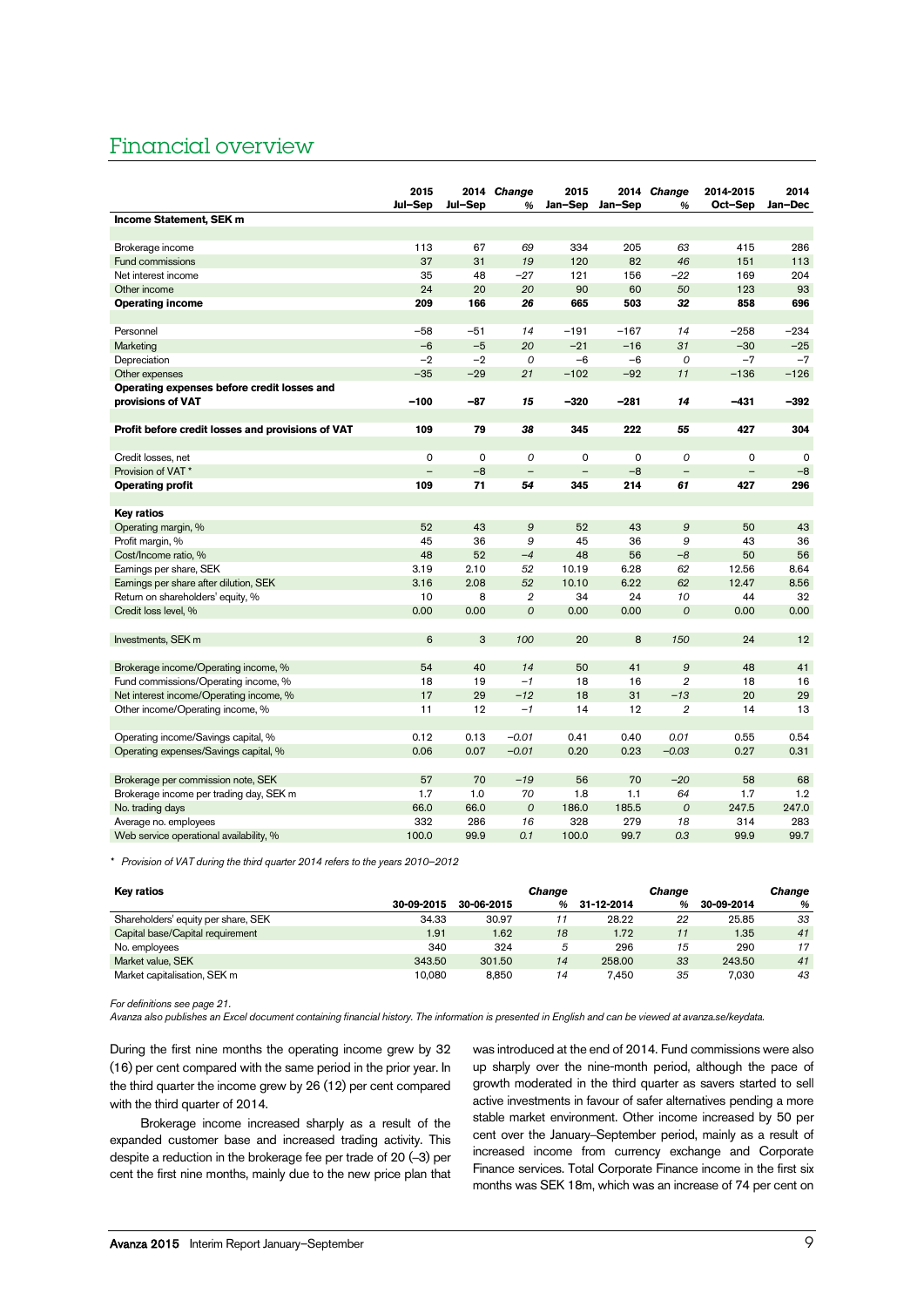first half of 2014. In the third quarter sales tailed off sharply due to the summer period and the prevailing market environment, where many companies that are planning to go public are choosing to hold off.

Net interest income declined compared with the previous year as a result of further reductions of key- and market interest rates. The key interest rate averaged –0.22 per cent in the first nine months of the year, which was 0.82 percentage points less than in the same period the year before. This was partly offset by higher lending. The increased excess liquidity, which has previously also helped to offset the falling interest margins, instead had a negative impact on net interest income in the second and third quarter due to the negative market interest rates. This despite the fact that Avanza has since late 2014 placed a large portion of its excess liquidity in covered mortgage bonds to achieve a better return and lower capital requirements.

In the second quarter Avanza presented its highest operating income to date. Despite high trading activity and a growing customer base, revenues in the third quarter were slightly lower, mainly due to the turbulent market and the falling repo rate. Overall, revenues from fund savings decreased (SEK –6m) as well as foreign exchange fees (SEK –3m), Corporate Finance income (SEK –12m) and net interest income (SEK –5m). Brokerage income, on the other hand, was up by (SEK +5m) and the net decrease in operating income was SEK 22m compared with the previous quarter.

Operating expenses (before credit losses and provisions of VAT) increased by 14 (3) per cent in the first nine months compared with the same period the year before, mainly due to a larger workforce. Staff costs grew by 14 per cent, partly due to increased activity in occupational pension plans, which required an expanded sales organisation, and increased capacity in IT development. Due to deposit growth Avanza's cost for the government deposit guarantee scheme and the fee to the stability fund increased during the third quarter (SEK –3m) compared to the same period last year. We expect operating expenses

(including provisions of VAT) to increase at a rate of 10 per cent for the full year.

Revenue growth outpaced cost increases by a significant margin in the first nine months, in line with Avanza's long-term goal. The operating profit in the third quarter was SEK 109m (71), an increase of 54 per cent compared with the same period in the previous year. The operating profit for the nine-month period was SEK 345m (214), representing an operating margin of 52 (43) per cent.

In the first quarter of the year Avanza received a decision from the Swedish Tax Agency relating to the VAT investigation for the period 2010-2012 that was initiated in 2014. The decision is in line with the provisions for VAT that Avanza made in the third quarter of 2014.

### **Financial position**

Avanza is self-financed by equity and customer deposits. All of Avanza's assets have a high level of liquidity. The majority of the assets can, therefore, be transferred within a couple of days. The assets are deemed to be secure. The surplus liquidity is invested in covered bonds in systemically important Nordic banks and all lending is secured against listed securities and with pledges on houses and tenant-owned apartments. SEK 789m of the liquid assets as per the end of the period, SEK 5,629m, were pledged as collateral mainly referring to credit institutions and the stock exchange. Avanza does not conduct, and has not previously conducted, trading in securities on its own behalf. Between 2001 and September 2015 total credit losses amounted to SEK 10 million, which is the equivalent, on average, to less than 0.03 per cent per year.

# **The Parent Company Avanza Bank Holding AB (publ)**

Avanza Bank Holding AB (publ) is the Parent Company in the Avanza Group. The operating result for the first nine months was SEK –10 million (SEK –4m). The Parent Company does not report any sales. A dividend payment of SEK 202 million (SEK 231m) has been made to the shareholders.

#### **Capital surplus**

| SEK <sub>m</sub>                                     | 30-09-2015 | 31-12-2014 |
|------------------------------------------------------|------------|------------|
| Shareholders' equity, the Group                      | 1.007      | 815        |
| Intangible fixed assets and deferred tax receivables | $-38$      | $-28$      |
| Capital requirement with reference to Pillar I       | $-397$     | $-340$     |
| Total capital surplus before dividend                | 572        | 447        |
|                                                      |            |            |
| Capital surplus per share, SEK                       | 19.49      | 15.49      |

Intangible fixed assets and deferred tax receivables are not included in the capital base under the capital adequacy rules and are thus not distributable and should *be reduced from the equity. See also Note 4, page [16.](#page-15-0)*

The capital surplus, i.e. the maximum scope available for dividend payments and buybacks of the company's own shares, totalled SEK 572 million as of 30 September 2015.

Due to the large net inflow during the first nine months of the year, combined with a growing share of liquid assets in the customers' savings because of unstable stock markets, the company's capital requirement has increased by SEK 57 m in the period January – September. To enable a dividend level in accordance with company policy, even if this trend continues during the fourth quarter, we intend to take several measures to both decrease the capital requirement and increase the capital base. These measures may include liquidity management as well as financing through Tier 1 or Tier 2 capital instruments.

The new Basel 3 and Solvency 2 regulations entail increased capital requirements in the years ahead for both Avanza's banking company and the insurance company. With continued favorable growth conditions for 2015, the capital requirement is expected to increase further.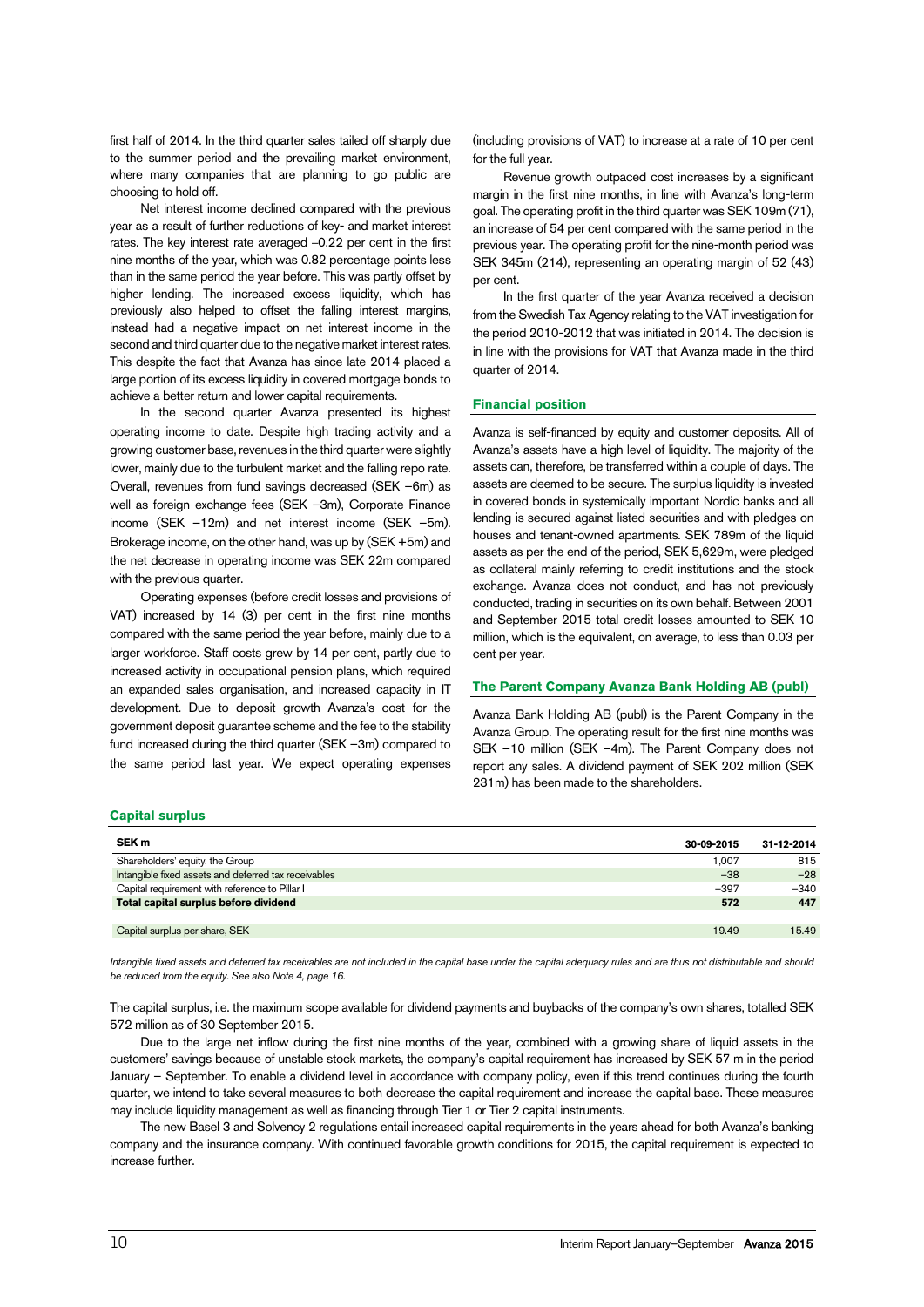# Outlook for the future

### **Avanza's growth potential**

The growth potential for the Swedish savings market is considered to be good. We estimate that the Swedish savings market in the long-term will grow at a rate of 4–8 per cent per annum, which is in line with the growth we have seen over the last ten years. Pension and insurance savings plans normally account for half of this growth. Stricter mortgage repayment rules and concerns over falling property prices, coupled with an unstable stock market, could however lead to Swedish customers choosing to save by paying off more on their mortgages instead, which in turn could have a negative impact on the growth of the Swedish savings market.

However, Avanza's growth opportunities are not limited by the growth of the savings market. This is due to the fact that Avanza only has a 2.7 per cent market share of the Swedish savings market and the fact that funds that are transferred to Avanza from other savings institutions do not count as part of the net inflow to the Swedish savings market. In order to create longterm shareholder value Avanza is focusing on areas which can be directly influenced and support the company's underlying growth, in combination with good cost control – economies of scale and focus on customer satisfaction, which over time promotes net inflow and a growth in the number of customers.

### **3–5 year outlook**

#### *Low interest rate environment and focus on fees*

We perceive a clear trend whereby fees are becoming more and more significant for savers, not least because interest rates are going down. Customers review their savings and the significance of fees become more and more prominent. A low interest rate environment also affects our customers' disposable income and savings potential in a positive way, through for example lower housing costs. We believe it is likely that more capital will be transferred to Avanza, which will contribute to underlying growth in revenues. Meanwhile the Swedish Central bank has indicated that interest rates will stay low, which will continue to impact negatively on our net interest income. All else equal, disregarding changes in customer behaviour, a 1 percentage point interest change would, at current volumes, imply an effect on net interest income of SEK 200–230m. Once interest rates finally go up again we fully expect to see a positive outcome due to a sharp increase in savings capital, even if growth in customers might slow down slightly

More people discovers the advantages of saving with investment savings accounts (ISK) which offer low standard tax rates. At the end of March the government presented a proposal to increase the tax on ISK and endowment insurance. However we believe that the more profitable option will still be to save in accounts which are taxed on a standardized basis, compared to traditional saving in equity and investment fund accounts.

# *A shift toward more individual savings*

We can also see a trend towards an increased demand for digital services within savings. We think it is likely that this trend will continue and this should strengthen Avanza's position and growth prospects. The need for individual savings is increasing as a result of a gradual deterioration of the public pension provisions, leading to a greater demand for enhanced product ranges, freedom of choice and lower fees. Avanza's IT platform, together with the range of products and services that the company offers, plus simple information and relevant tools for customers to make informed investment decisions, mean that Avanza will benefit as more responsibility is being transferred from public and corporate pension and welfare systems to the individual.

### *Possible impact of coming regulations*

We are currently going through a period in which financial sector regulations are undergoing major changes driven by the EU. The coming MiFID II directive and several other coming regulations are all aimed at increasing consumer protection and transparency requirements in the market. These requirements will increase both the complexity and the costs for financial institutions that provide financial advice to private individuals, which is likely to drive the growth of digitalisation in general and digital decision support solutions in particular in order to serve the consumer market in a cost-effective way. Other trends that are having a similar impact are the increased price awareness and the reduced willingness among savers to pay for, and increasing fragmentation of, financial services. All this considered we believe this development will have a positive impact on Avanza's growth prospects, as it is likely to speed up the transition from physical meetings with bank employees to digital services, where Avanza is highly competitive.

Another potential regulation that could have a positive impact on Avanza's growth prospects is an expanded right to transfer pension savings to other providers. It is currently very uncertain whether and when such a right will be introduced but one step in that direction are the new rules on commission-based remuneration and stronger consumer protection that are included in MiFID II, which is scheduled to be adopted in 2016 and take effect in 2017.

### *Decreasing income to savings capital ratio*

The income to savings capital ratio has fallen by 13 per cent per annum, from 109 to 54 basis points during the last five years, due to falling short-term interest rates, fluctuations in trading activity on the stock market, as well as price pressure coupled with mixed effects on savings. Taking into account the current low interest rate environment, we estimate that the income to savings capital ratio will continue to fall from its present level, but at a lower rate than in the past. We further anticipate continued effects of the product mix in savings capital as we think it is likely that fund savings will increase in the future, in conjunction with further increases in pension capital. On the other hand, price pressure due to competition is expected to be limited.

Within the foreseeable future, we are not expecting a return to previous levels of income to savings capital ratio, considering the current behavioural patterns among savers with a lower appetite for risk than previously, and a growing cost awareness. We believe that our constant focus on low fees and innovative products will work very well in such an environment and that Avanza is well positioned for further growth in terms of attracting new savings capital from new, as well as existing, clients.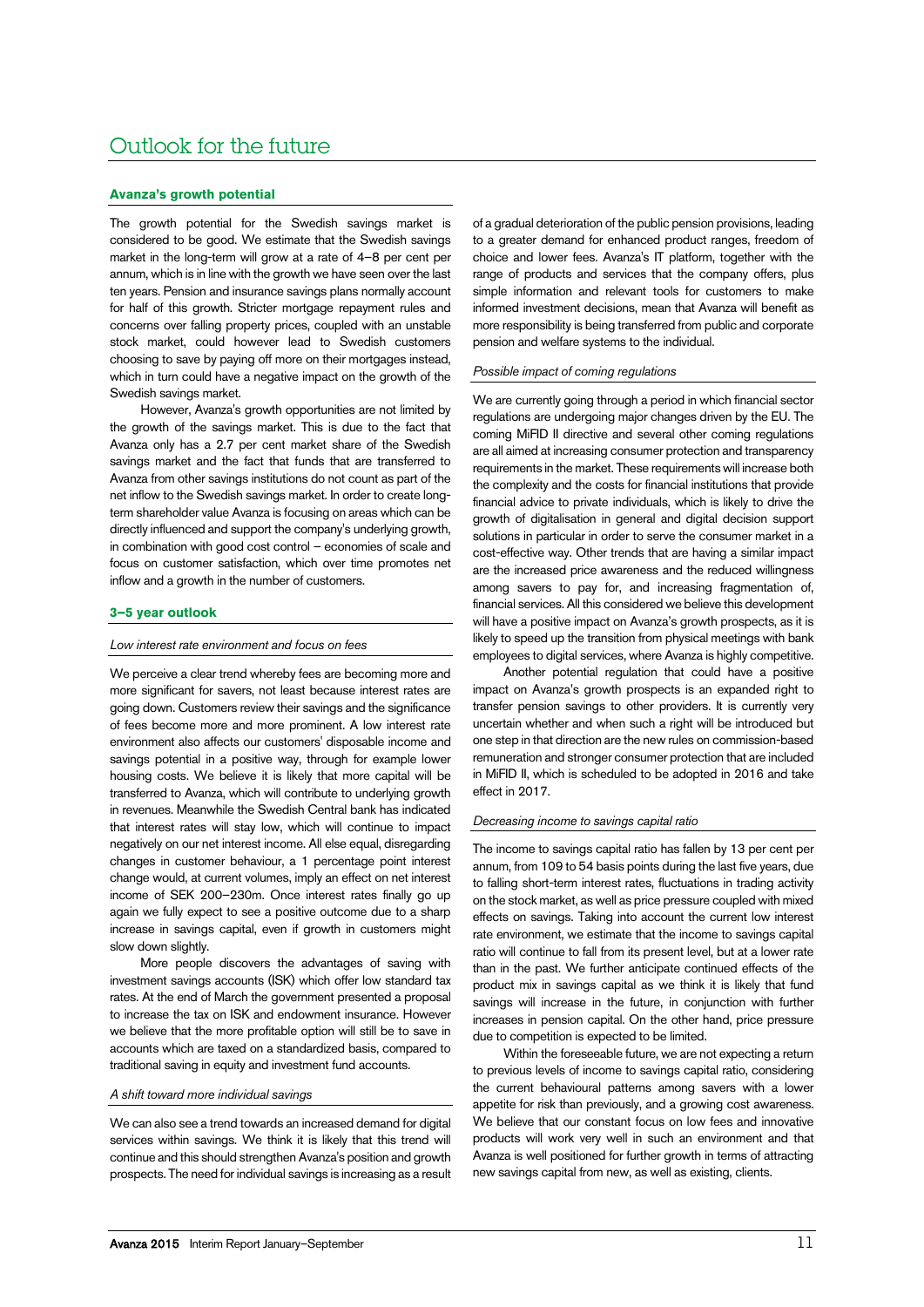Competitiveness and profitability will need to be achieved through reduced cost to savings capital ratio. Avanza is well placed for this future prospect thanks to the company's highly scalable IT-systems. To enable us to deliver the highest possible customer service in the future we need to keep our focus on achieving further efficiencies and enhanced scalability in the years to come, as well as extending our IT-development capacity. We therefore predict costs to increase 8-10 percent per annum,

given an equal result. This rate range acts as either an accelerator or a brake to be able to combat or confront the market conditions with the necessary efforts, and can be re-evaluated should the growth conditions change. Due to continued strong customer growth and growth in savings capital, we estimate that there is scope for lowering the cost to savings capital ratio over the next 3–5 years from today's level of 28 points to 20 points.

# Other corporate events

### **Significant risks and uncertainly factors**

Avanza's operations are exposed to risks on a daily basis. These risks are measured, controlled and, where necessary, acted upon, in order to protect the Company's capital and reputation. The manner in which Avanza identifies, follows up and manages these risks has a bearing on the soundness of the business and on the Company's long-term profitability.

A detailed description of the Group's risk exposure and risk management is provided in Avanza's Annual Report for 2014, Note 36 and pages 36–39. It is deemed that there are no significant risks other than those risks described in the Annual Report and in this interim report.

### **Transactions with associated parties**

Avanza's transactions with associated parties are presented in the Annual Report for 2014, Note 37. No significant changes have taken place since the publication of the Annual Report.

### **Board of Directors**

At the Annual General Meeting held on 18 March 2015 Andreas Rosenlew stepped down from the Board of Directors and Jonas Hagströmer was elected as a new board member. The other board members were re-elected together with the Chairman of the Board.

In October 2015 Lisa Lindström stepped down from the Board of Directors in order to avoid potential risks of conflicts of interest between her role as a board member and ongoing engagements in other companies. More information about the Board of Directors and its members is available at investors.avanza.se/en.

### **Incentive program**

Subsidiary program 2 of the 2014–2016 stock option program had exercise period from 4 May 2015 to 29 May 2015. The exercise price was SEK 198.10 per share. After recalculation of the option program 470,400 shares were possible to subscribe

for. 470,341 shares were subscribed for and all subscribed shares have been issued. The number of shares outstanding and registered per 30 September 2015 amounts to 29,344,088.

In accordance with a resolution at the extraordinary general meeting on 13 June 2014, Avanza introduced a stock option incentive scheme for employees of the Group in August. The scheme is the second of three stock option schemes that were approved for implementation in 2014–2016. This year's scheme comprises stock options entitling employees to acquire 490,000 shares at an exercise price of SEK 393.58. The expiration date is 3 September 2018. The stock option scheme has been implemented on normal market terms.

#### **Repurchase of the company's own shares**

On 18 March 2015, the Annual General Meeting decided to authorise the Board of Directors to implement the acquisition of own shares, up to a maximum of 10 percent of the shares in Avanza Bank Holding AB (publ). The authorisation is valid until the following Annual General Meeting. No shares were repurchased during the first nine months of 2015 and the company holds no repurchased shares as of 30 September 2015.

# **Significant events after the end of the reporting period**

Other than Lisa Lindström stepping down from the Board of Directors in October, no significant events have occurred after the end of the reporting period.

### **Financial calendar**

| Preliminary Financial Statement 2015 | 21 January 2016 |
|--------------------------------------|-----------------|
| Annual Report, 2015                  | March 2016      |
| Annual General Meeting               | 5 April 2016    |
| Interim Report, January - March 2016 | 19 April 2016   |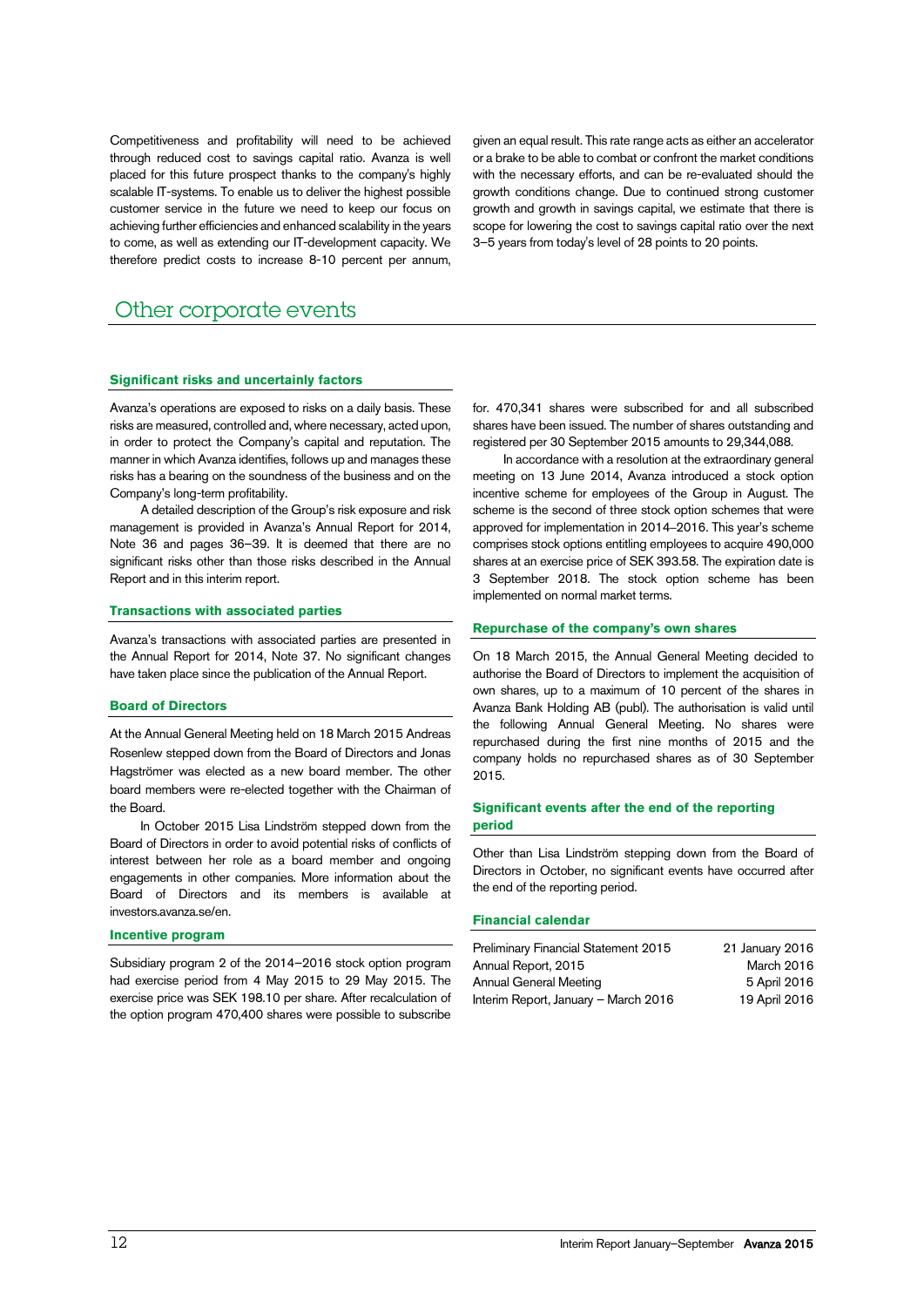# Consolidated Income Statements\*

|                                                      | 2015        | 2014        | 2015           | 2014        | 2014-2015    | 2014        |
|------------------------------------------------------|-------------|-------------|----------------|-------------|--------------|-------------|
| SEK <sub>m</sub>                                     | Jul-Sep     | Jul-Sep     | Jan-Sep        | Jan-Sep     | Oct-Sep      | Jan-Dec     |
| <b>Operating income</b>                              |             |             |                |             |              |             |
| Commission income                                    | 203         | 137         | 627            | 407         | 797          | 577         |
| Commission expenses                                  | $-29$       | $-19$       | $-85$          | $-60$       | $-110$       | $-85$       |
| Interest income                                      | 44          | 58          | 140            | 190         | 197          | 247         |
| Interest expenses                                    | $-9$        | $-10$       | $-18$          | $-34$       | $-27$        | $-43$       |
| Net result of financial transactions                 | $\mathbf 0$ | $\mathbf 0$ | $\mathbf{1}$   | $\mathbf 0$ | $\mathbf{1}$ | $\mathbf 0$ |
| Other operating income                               |             | $\Omega$    | $\overline{a}$ | $\Omega$    | $\Omega$     | $\Omega$    |
| <b>Total operating income</b>                        | 209         | 166         | 665            | 503         | 858          | 696         |
|                                                      |             |             |                |             |              |             |
| <b>Operating expenses</b>                            |             |             |                |             |              |             |
| General administrative costs                         | $-82$       | $-74$       | $-269$         | $-240$      | $-363$       | $-336$      |
| Depreciation of tangible and intangible fixed assets | $-2$        | $-2$        | $-6$           | $-6$        | $-7$         | $-7$        |
| Other operating expenses **                          | $-16$       | $-19$       | $-45$          | $-43$       | $-61$        | $-57$       |
| Total operating expenses before credit losses        | $-100$      | $-95$       | $-320$         | $-289$      | $-431$       | $-400$      |
|                                                      |             |             |                |             |              |             |
| Operating profit before credit losses                | 109         | 71          | 345            | 214         | 427          | 296         |
|                                                      |             |             |                |             |              |             |
| Credit losses, net                                   | $\mathbf 0$ | $\mathbf 0$ | $\mathbf 0$    | $\mathbf 0$ | $\mathbf{O}$ | $\mathbf 0$ |
| <b>Operating profit</b>                              | 109         | 71          | 345            | 214         | 427          | 296         |
|                                                      |             |             |                |             |              |             |
| Tax on profit for the period                         | $-15$       | $-11$       | $-48$          | $-33$       | $-61$        | $-46$       |
| Net profit/loss for the period ***                   | 94          | 60          | 297            | 181         | 366          | 250         |
|                                                      |             |             |                |             |              |             |
| Earnings per share, SEK                              | 3.19        | 2.10        | 10.19          | 6.28        | 12.56        | 8.64        |
| Earnings per share after dilution, SEK               | 3.16        | 2.08        | 10.10          | 6.22        | 12.47        | 8.56        |
| Average no. shares before dilution, thousand         | 29,344      | 28,874      | 29,114         | 28.874      | 29,053       | 28,874      |
| Average no. shares after dilution, thousand          | 29,634      | 29,159      | 29,366         | 29,148      | 29,270       | 29,139      |
| Outstanding no. shares before dilution, thousand     | 29,344      | 28,874      | 29,344         | 28,874      | 29,344       | 28,874      |
| Outstanding no. shares after dilution, thousand      | 29,630      | 29,129      | 29,630         | 29,129      | 29,630       | 29,170      |
| No. shares upon full dilution, thousand              | 30,814      | 30,344      | 30,814         | 30,344      | 30,814       | 30,344      |

Corresponds to total comprehensive income in that no other total comprehensive income exists.

\*\* Other operating expenses during the third quarter 2014 include provisions of SEK 8 m concerning VAT referring to the years 2010–2012.

\*\*\* The entire profit accrues to the Parent Company's shareholders.

# Consolidated Balance Sheet

| SEK <sub>m</sub>                           | <b>Note</b>    | 30-09-2015 | 31-12-2014 |
|--------------------------------------------|----------------|------------|------------|
| <b>Assets</b>                              |                |            |            |
| Lending to credit institutions             |                | 5,629      | 4,535      |
| Lending to the public                      | $\overline{2}$ | 6,837      | 5,349      |
| <b>Bonds</b>                               |                | 12,360     | 6,070      |
| Shares and participations                  |                |            | 34         |
| Assets in insurance operations             |                | 61,011     | 50,898     |
| Intangible fixed assets                    |                | 35         | 26         |
| Tangible fixed assets                      |                | 17         | 12         |
| Other assets                               |                | 519        | 207        |
| Prepaid costs and accrued income           |                | 107        | 165        |
| <b>Total assets</b>                        |                | 86,516     | 67,296     |
|                                            |                |            |            |
| Liabilities and shareholders' equity       |                |            |            |
| Deposits by the public                     |                | 23,988     | 15,038     |
| Liabilities in insurance operations        |                | 61,011     | 50,898     |
| Other liabilities                          |                | 433        | 454        |
| Accrued costs and prepaid income           |                | 77         | 91         |
| Shareholders' equity                       |                | 1,007      | 815        |
| Total liabilities and shareholders' equity |                | 86,516     | 67,296     |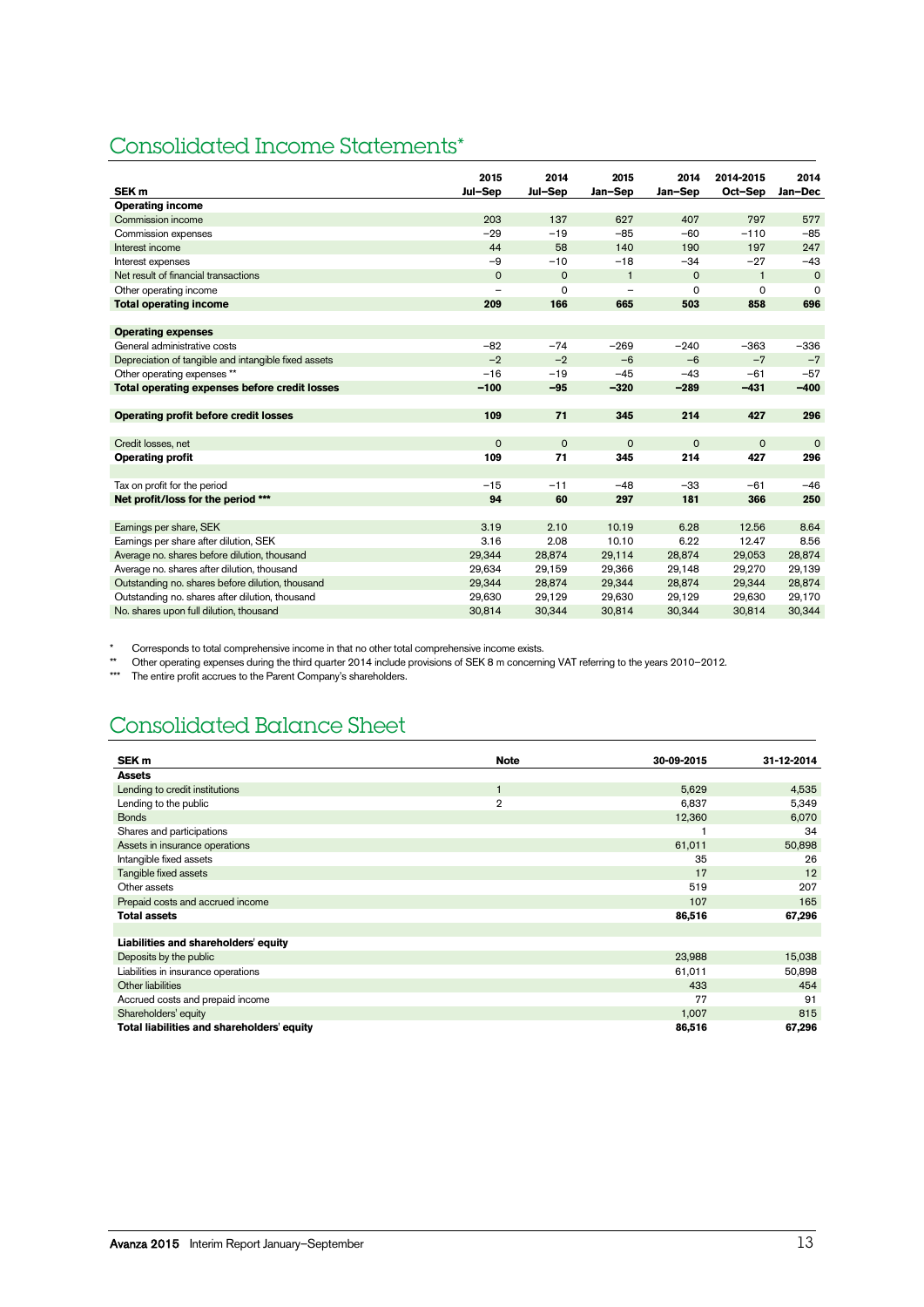# Changes in the Group's shareholders' equity

|                                                                  | 2015    | 2014    | 2014           |
|------------------------------------------------------------------|---------|---------|----------------|
| SEK <sub>m</sub>                                                 | Jan-Sep | Jan-Sep | Jan-Dec        |
| Shareholders' equity at the beginning of the period              | 815     | 794     | 794            |
| Dividend paid                                                    | $-202$  | $-231$  | $-231$         |
| Excercise of share warrants                                      | 93      |         |                |
| Warrants issue                                                   | 5       | 2       | $\overline{2}$ |
| Net profit/loss for the period (also total comprehensive income) | 297     | 181     | 250            |
| Shareholders' equity at the end of the period                    | 1,007   | 747     | 815            |

There are no minority shareholdings included in the shareholders' equity.

# Consolidated Cash Flow Statements

| SEK <sub>m</sub>                                                                                      | 2015<br><b>Jul-Sep</b> | 2014<br>Jul-Sep | 2015<br>Jan-Sep | 2014<br>Jan-Sep |
|-------------------------------------------------------------------------------------------------------|------------------------|-----------------|-----------------|-----------------|
| Cash flow from operating activities before changes in operating<br>activities' assets and liabilities | $-11$                  | 86              | $-22$           | 191             |
| Cash flow from operating activities' assets and liabilities                                           | $-494$                 | $-648$          | 7.493           | $-638$          |
| Cash flow from investment operations                                                                  | $-1.480$               | $-2$            | $-6.310$        | $-8$            |
| Cash flow from financial operations                                                                   | 5                      | $-48$           | $-104$          | $-274$          |
| Cash flow for the period                                                                              | $-1.980$               | $-612$          | 1.057           | $-729$          |
|                                                                                                       |                        |                 |                 |                 |
| Liquid assets at the beginning of the period *                                                        | 6.820                  | 8.344           | 3.783           | 8.461           |
| Liquid assets at the end of the period *                                                              | 4.840                  | 7,732           | 4.840           | 7.732           |

\* Liquid assets are defined as lending to credit institutions excluding pledged assets. At the end of the period SEK 789 million (SEK 657 m) of consolidated liquid assets are pledged as collaterals.

# Parent Company Income Statements

| SEK <sub>m</sub>                                   | 2015<br>Jan-Sep          | 2014<br>Jan-Sep |
|----------------------------------------------------|--------------------------|-----------------|
| <b>Operating expenses</b>                          |                          |                 |
| Administration expenses                            | $-7$                     | $-2$            |
| Other operating expenses                           | $-3$                     | $-2$            |
| <b>Operating profit/loss</b>                       | $-10$                    | -4              |
|                                                    |                          |                 |
| <b>Profit/loss from financial investments</b>      |                          |                 |
| Profit/loss from participations in Group companies |                          | 4               |
| Interest income and similar items                  | $\overline{\phantom{0}}$ | $\mathbf 0$     |
| Profit/loss before tax                             | -9                       | 0               |
|                                                    |                          |                 |
| Tax on profit for the period                       | $\mathcal{D}$            | $\Omega$        |
| Net profit/loss for the period                     | -7                       | $\bf{0}$        |

# Parent Company Balance sheets

| SEK m                                      | 30-09-2015 | 31-12-2014 |
|--------------------------------------------|------------|------------|
| <b>Assets</b>                              |            |            |
| Financial fixed assets                     | 409        | 408        |
| Current receivables *                      | 50         | 166        |
| Liquid assets                              | $\Omega$   | $\Omega$   |
| <b>Total assets</b>                        | 459        | 574        |
|                                            |            |            |
| Shareholders' equity and liabilities       |            |            |
| Shareholders' equity                       | 454        | 570        |
| <b>Current liabilities</b>                 | 5          | 4          |
| Total shareholders' equity and liabilities | 459        | 574        |

\* Of which receivables from subsidiaries SEK 48 million (SEK 166 m).

# Accounting principles

The Interim Report for the Group has been prepared in accordance with IAS 34, Interim Reporting, the Swedish Annual Accounts Act for Credit Institutions and Securities Companies and with the guidelines and general advice issued by the Swedish Financial Supervisory Authority concerning the annual accounts of credit institutions and securities companies (FFFS 2008:25). The Interim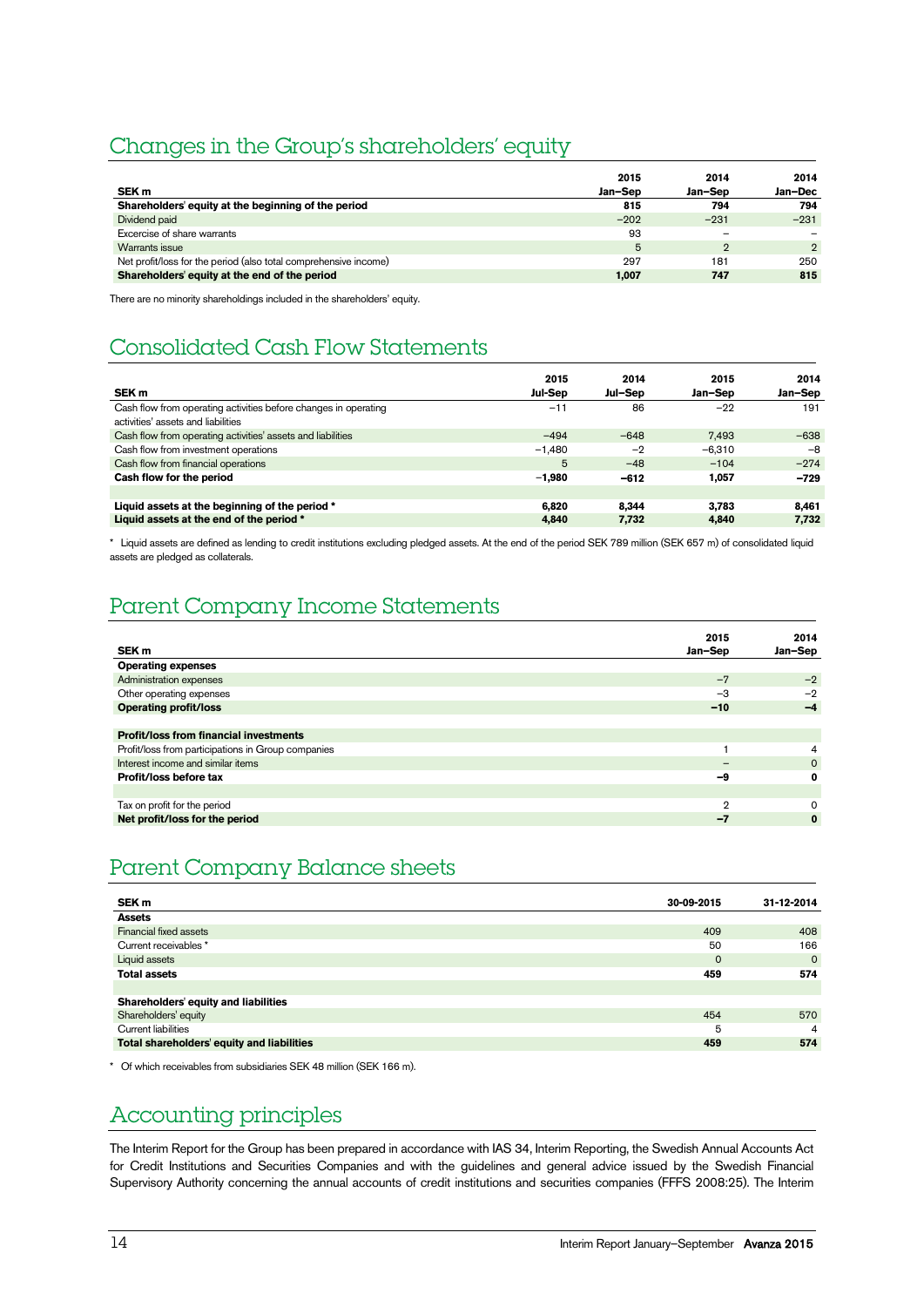Report for the Parent Company has been prepared in accordance with the provisions of the Swedish Annual Accounts Act and the supplementary accounting rules for legal entities (RFR 2) issued by the Swedish Financial Reporting Board. Accounting principles and calculation methods for the Group as well as the Parent Company remain unchanged from those applied in the 2014 Annual Report. A new interpretation of IFRIC 21 became effective in 2014, applicable to the financial year commencing 17 June 2014. This change has not impacted on the Group's financial reports, capitalization or major exposures.

# **Notes**

# **NOTE 1 LENDING TO CREDIT INSTITUTIONS**

Client fund receivables, attributable to banking business, amount as of 30 September 2015 to SEK 1,149 million (SEK 895 m as of 31 December 2014) which are reported net against client fund payables of SEK 1,149 million (SEK 895 m as of 31 December 2014).

# **NOTE 2 LENDING TO THE PUBLIC**

Lending to the public is reported after deduction for confirmed and anticipated credit losses. As per 30 September 2015, anticipated credit losses amounted to SEK 8 million (SEK 8 m as of 31 December 2014).

SEK 958 million (SEK - m as of 31 December 2014) of lending to the public as of 30 September 2015 are covered in their entirety by cash and cash equivalents pledged on endowment insurance accounts. This portion of the lending does not impact the net interest income, as the interest on deposits is the same as the lending rate. The remaining part of lending to the public is secured with collateral in the form of securities SEK 3,400 million (3,345 as of 31 December 2014) and houses SEK 2,479 million (SEK 2,004 m as of 31 December 2014). Regarding mortgage loans as of 30 September 2015 SEK 3,100 million (SEK 2,439 m as of 31 December 2014) has been granted, implying that the commitment for granted, undisbursed mortgage loans amounts to SEK 621 million (SEK 435 m as of 31 December 2014).

# **NOTE 3 FINANCIAL INSTRUMENTS**

Classification of financial instruments

|                                  |                              |                    | Loan                     |                          |                   |        |
|----------------------------------|------------------------------|--------------------|--------------------------|--------------------------|-------------------|--------|
|                                  | <b>Financial instruments</b> | <b>Investments</b> | receivables              | <b>Other</b>             |                   |        |
|                                  | valued at fair value via     | held to            | and accounts             | financial                | Non-financial     |        |
| 30-09-2015, SEK m                | <b>Income Statement</b>      | maturity           | receivable               | <b>liabilities</b>       | instruments       | Total  |
| <b>Assets</b>                    |                              |                    |                          |                          |                   |        |
| Lending to credit institutions   | $\qquad \qquad -$            | $\qquad \qquad -$  | 5,629                    | $\overline{\phantom{m}}$ | -                 | 5,629  |
| Lending to the public            | $\overline{\phantom{m}}$     | $\qquad \qquad$    | 6,837                    | $\overline{\phantom{m}}$ | $\qquad \qquad -$ | 6,837  |
| <b>Bonds</b>                     | $\qquad \qquad$              | 12,360*            | -                        | $\overline{\phantom{m}}$ | $\qquad \qquad -$ | 12,360 |
| Shares and participations        |                              | $\qquad \qquad$    | $\overline{\phantom{0}}$ | $\overline{\phantom{m}}$ | $\qquad \qquad -$ |        |
| Assets in insurance operations   | 61,011                       | $\qquad \qquad -$  | —                        |                          | $\qquad \qquad -$ | 61,011 |
| Intangible assets                |                              | $\qquad \qquad$    | -                        |                          | 35                | 35     |
| Tangible assets                  | $\qquad \qquad -$            | $\qquad \qquad -$  | -                        | $\overline{\phantom{m}}$ | 17                | 17     |
| Other assets                     | $\overline{\phantom{m}}$     |                    | 305                      |                          | 214               | 519    |
| Prepaid costs and accrued income |                              | 43                 | 44                       | $\overline{\phantom{m}}$ | 20                | 107    |
| <b>Total assets</b>              | 61,012                       | 12,403             | 12,815                   | -                        | 286               | 86,516 |
|                                  |                              |                    |                          |                          |                   |        |
| <b>Liabilities</b>               |                              |                    |                          |                          |                   |        |
| Deposits by the public           |                              | $\qquad \qquad -$  | $\qquad \qquad -$        | 23,988                   | $\qquad \qquad -$ | 23,988 |
| Insurance operations liabilities | 61,011                       | $\qquad \qquad$    | -                        |                          | $\qquad \qquad -$ | 61,011 |
| Other liabilities                | $\qquad \qquad$              | $\qquad \qquad -$  | -                        | 431                      | $\overline{2}$    | 433    |
| Accrued costs and prepaid income |                              |                    | -                        | 36                       | 41                | 77     |
| <b>Total liabilities</b>         | 61,011                       | -                  | -                        | 24,455                   | 43                | 85,509 |

\* The fair value amounts to SEK 12,314 million, of which SEK 12,314 million is attributed to level 1 and SEK – million to level 2 in the hierarchy for fair value. The valuation principles are the same as for similar instruments that are reported at fair value in the balance sheet.

#### **Financial instruments valued at fair value**

| 30-09-2015, SEK m                                           | Level 1                  | Level 2     | Level 3                      | <b>Total</b> |
|-------------------------------------------------------------|--------------------------|-------------|------------------------------|--------------|
| <b>Assets</b>                                               |                          |             |                              |              |
| Equities                                                    | 30,592                   | $\mathbf 0$ | $\mathbf{0}$                 | 30,592       |
| Fund units                                                  | 1.407                    | 18,577      | -                            | 19,984       |
| Bonds and other interest-bearing securities                 | 13.273                   | 267         | -                            | 13,539       |
| Other securities                                            | 144                      | 237         | $\qquad \qquad \blacksquare$ | 381          |
| Liquid assets                                               | $\qquad \qquad$          | -           | -                            | 8.830        |
| <b>Total assets</b>                                         | 45,415                   | 19,081      | 0                            | 73,326       |
|                                                             |                          |             |                              |              |
| <b>Liabilities</b>                                          |                          |             |                              |              |
| Liabilities in insurance operations (investment agreements) | $\overline{\phantom{m}}$ | 61,011      | -                            | 61,011       |
| <b>Total liabilities</b>                                    | -                        | 61,011      | -                            | 61,011       |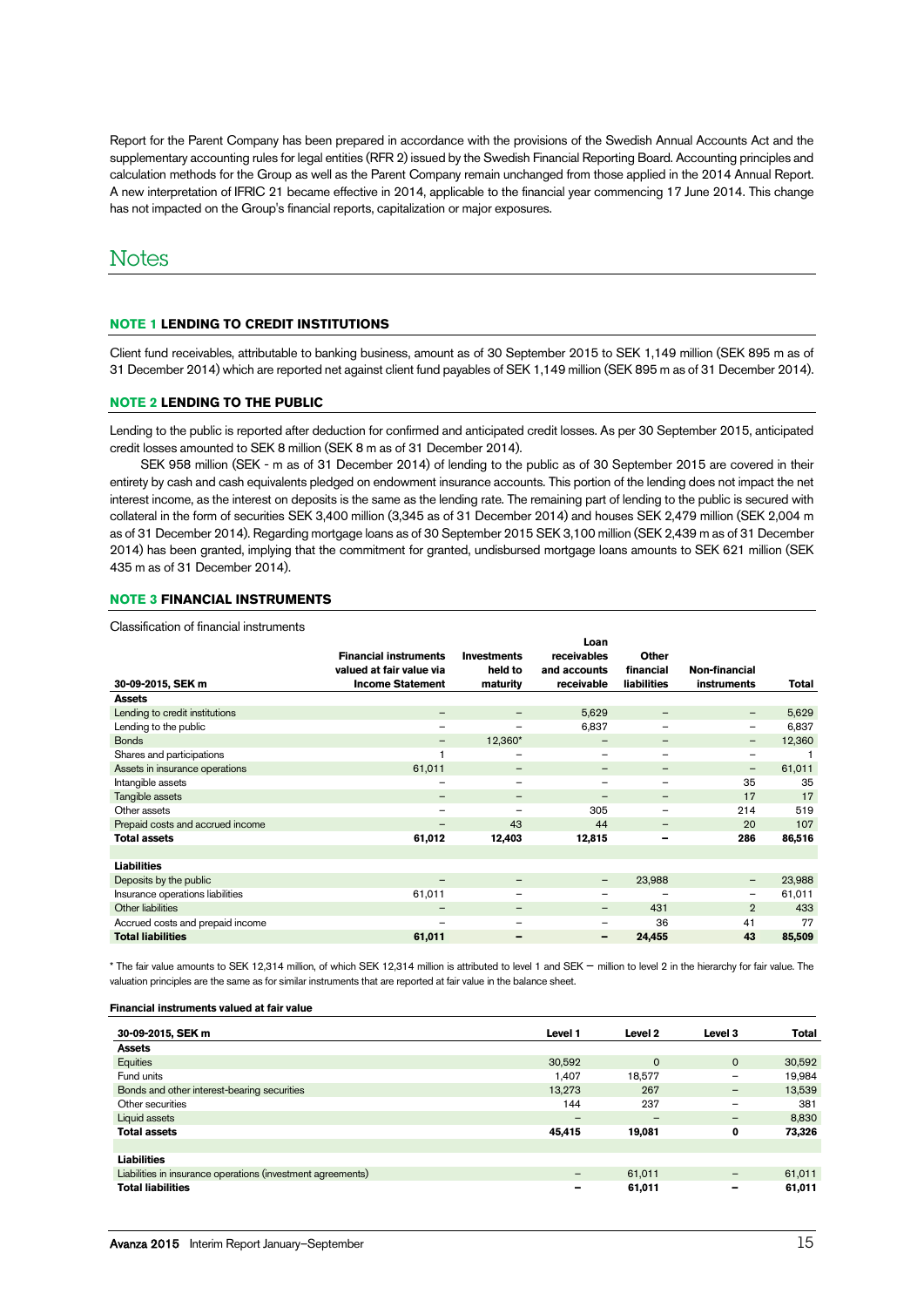### *Fair value*

In the case of financial instruments reported at accrued acquisition cost, incurring variable interest, or with short maturities, the reported value and fair value are equal.

The fair value of those financial instruments reported at fair value through profit and loss is determined as shown below.

During the period, no transfers between the levels have taken place. Pension and insurance customers (assets in the insurance operations) are, in principle, only permitted to hold securities traded on a regulated market or a multilateral trading facility (MTF), investment funds or securities on unlisted securities markets managed electronically by Avanza.

### *Financial assets valued at fair value via the Income Statement*

The majority of the securities in this category, primarily comprising assets within the insurance operations, comprise listed securities and the fair value is determined by using the official bid rate on the closing date. The fair value of securities without an active market is determined, initially, by obtaining pricing information from operators who quote daily prices, mainly the net asset values quoted by the fund companies, where the issuer values every individual security, and secondarily, by assessing the most recently completed market transaction between two mutually independent parties.

Changes in the value of assets in the insurance operations correspond to changes in the value of liabilities in the insurance operations and the net result is, therefore, zero.

Financial assets valued at fair value are classified through the use of a hierarchy for fair value that reflects the significance of the input data used in the valuations. The hierarchy contains the following levels:

- □ Level 1 Quoted prices (unadjusted) on active markets for identical assets or liabilities. The majority of the shares pertaining to the insurance operations are included in this category.
- □ Level 2 Input data other than the quoted prices included in Level 1, but which are observable for assets or liabilities, either directly (i.e. as prices) or indirectly (i.e. derived from prices). Funds (not traded on a stock exchange) are included in this category. Liabilities in the insurance operations are included in this category as the value of the entire balance sheet item is indirectly related to the value of the assets in the insurance operations.
- Level 3 Input data from the asset or liability in question that is not based on observable market data (non-observable input data).

The level of the hierarchy for fair values where the valuation at fair value is categorised in its entirety shall be determined on the basis of the lowest level of input data of significance to the valuation at fair value in its entirety.

# <span id="page-15-0"></span>**NOT 4 CAPITAL REQUIREMENT FOR THE FINANCIAL CONGLOMERATE**

| SEK <sub>m</sub>                                                                 | 30-09-2015 | 31-12-2014 |
|----------------------------------------------------------------------------------|------------|------------|
| <b>Capital base</b>                                                              |            |            |
| Shareholders' equity, the Group                                                  | 1,007      | 815        |
| Assumed/Proposed dividend                                                        | $-209$     | $-202$     |
| Shareholders' equity, financial conglomerate                                     | 798        | 613        |
| Less                                                                             |            |            |
| Intangible fixed assets and deferred tax receivables                             | $-38$      | $-28$      |
| <b>Capital base</b>                                                              | 760        | 585        |
|                                                                                  |            |            |
| <b>Capital requirement</b>                                                       |            |            |
| Capital requirement for regulated units within the banking and securities sector | 363        | 306        |
| Capital requirement for requlated units in the insurance sector                  | 34         | 34         |
| Theoretical capital requirements for non-requlated units                         | $\Omega$   | $\Omega$   |
| <b>Capital requirement</b>                                                       | 397        | 340        |
|                                                                                  |            |            |
| <b>Capital surplus</b>                                                           | 363        | 245        |
|                                                                                  |            |            |
| Capital base/Capital requirement                                                 | 1,91       | 1,72       |

The above table refers to the financial conglomerate, including Avanza Bank Holding AB (publ) and all of its subsidiary companies. The financial conglomerate's capital base and capital requirement have been calculated using the consolidation method.

When calculating the capital base during the course of an ongoing year, audited profits only are included in the calculations. If the profit for the period has been audited, adjustments are made for the assumed dividend. Assumed dividend refers to the current period and the proposed dividend is dividend proposed by the Board of Directors to the Annual General Meeting for the full financial year.

In addition to this there are buffer requirements for regulated units within the banking and securities sector (the consolidated situation) which are reported in note 5.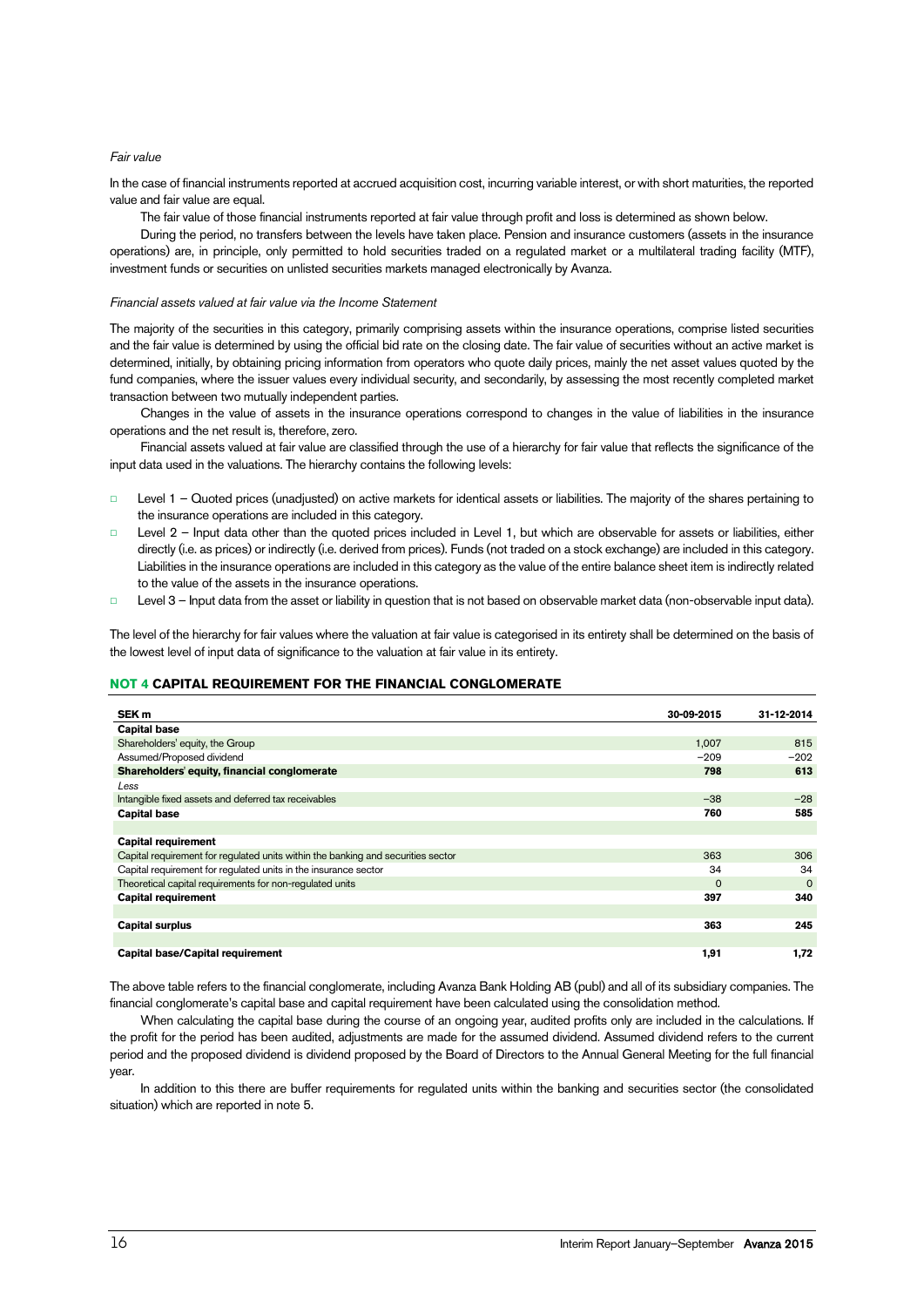# **NOT 5 CAPITAL BASE AND CAPITAL REQUIREMENT IN THE CONSOLIDATED SITUATION**

Figures reported in this section refer to the minimum capital requirements under Pillar 1 and capital requirements under Pillar 2, according to the capital adequacy regulations applying from time to time. On 1 January 2014, the European Capital Requirements Regulation (CRR) came into force. The capital base and capital requirement as of 2014 are calculated in accordance with the new EU regulations.

The consolidated situation includes Avanza Bank Holding AB (publ) and the subsidiaries Avanza Bank AB and Avanza Fonder AB.

| <b>Consolidated situation, SEK m</b>                                                         | 30-09-2015     | 31-12-2014               |
|----------------------------------------------------------------------------------------------|----------------|--------------------------|
| <b>Tier 1 capital</b>                                                                        |                |                          |
| Shareholders' equity, the Group                                                              | 1,007          | 815                      |
| Assumed/Proposed dividend                                                                    | $-96$          | $-202$                   |
| Equity not part of the consolidated situation                                                | $-209$         | $-73$                    |
| Equity, consolidated situation (adjusted for assumed/proposed dividend)                      | 702            | 540                      |
|                                                                                              |                |                          |
| Deducted items:                                                                              |                |                          |
| Intangible assets and deferred taxes                                                         | $-38$          | $-28$                    |
| Avanza Bank Holding AB:s holding in Försäkringsaktiebolaget Avanza Pension                   | $-39$          | $-39$                    |
| <b>Common equity tier 1 capital</b>                                                          | 625            | 473                      |
|                                                                                              |                |                          |
| <b>Total own funds</b>                                                                       | 625            | 473                      |
|                                                                                              |                |                          |
| <b>Capital requirement</b>                                                                   |                |                          |
| Credit risk according to standardised approach                                               | 291            | 233                      |
| Market risks                                                                                 | $\mathbf 0$    | 6                        |
| Settlement risk                                                                              | $\mathbf 0$    | $\mathbf 0$              |
| Operational risk                                                                             | 69             | 69                       |
| <b>Total capital requirement</b>                                                             | 360            | 308                      |
|                                                                                              |                |                          |
| <b>Risk exposure amount</b>                                                                  |                |                          |
| Credit risk according to standardised approach                                               | 3,632          | 2,902                    |
| of which Institutions                                                                        | 1,125          | 906                      |
| of which Corporates                                                                          | 32             | 70                       |
| of which Households                                                                          | 208            | 346                      |
| of which Collateral in real estate                                                           | 868            | 702                      |
| of which Covered bonds                                                                       | 1,158          | 598                      |
| of which Other items                                                                         | 241            | 280                      |
| Market risks                                                                                 | $\overline{2}$ | 69                       |
| Settlement risk                                                                              | $\mathbf 0$    | $\mathbf 0$              |
| Operational risk                                                                             | 862            | 862                      |
| Total risk exposure amount                                                                   | 4,496          | 3,833                    |
|                                                                                              |                |                          |
| <b>Capital ratios and buffers</b>                                                            |                |                          |
| Common equity tier 1 ratio, %                                                                | 13.9           | 12.3                     |
| Tier 1 ratio, %                                                                              | 13.9           | 12.3                     |
| Total capital ratio, %                                                                       | 13.9           | 12.3                     |
|                                                                                              |                |                          |
| Capital base in relation to capital requirement                                              | 1.74           | 1.54                     |
|                                                                                              |                |                          |
| Institution-specific buffer requirement, %                                                   | 3.5            | 2.5                      |
| of which capital conservation buffer requirement, %                                          | 2.5            | 2.5                      |
| of which countercycical buffer, %                                                            | 1.0            | $\overline{\phantom{0}}$ |
| Total capital requirement including buffer requirement, %                                    | 11.5           | 10.5                     |
| Common equity tier 1 capital available for use as a buffer, %                                | 9.4            | 7.8                      |
| Capital surplus after buffer requirement remaining to cover additional Pillar 2 requirements | 108            | 69                       |
| Additonal requirement with reference to Pillar 2                                             | 31             | 14                       |
| Capital surplus after buffer requirement and Pillar 2                                        | 77             | 55                       |
|                                                                                              |                |                          |

*Information is only provided regarding the buffer requirements which have come into force.*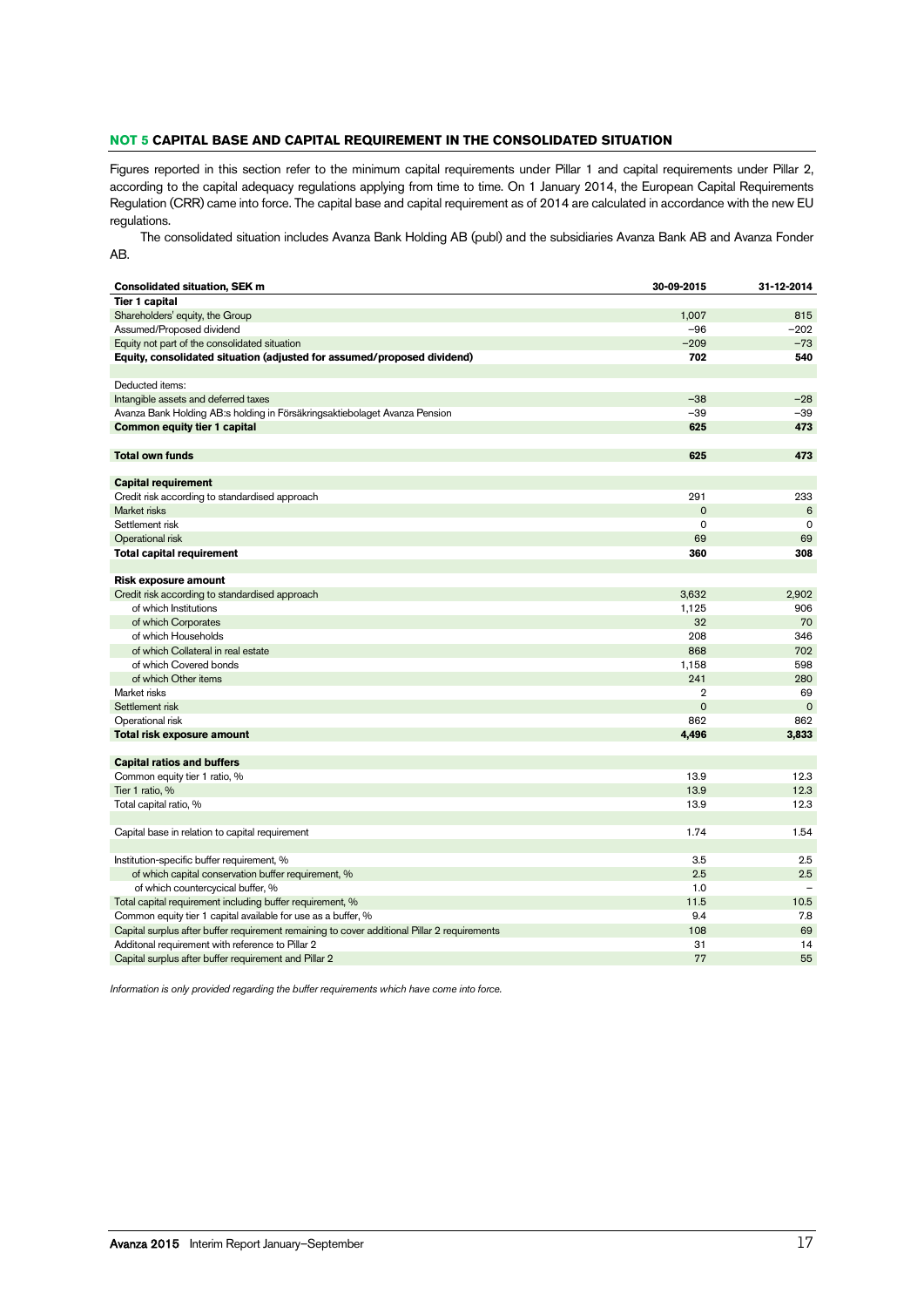The CEO ensures that the preliminary financial statement gives a fair overview of the company and group activities, balance and results, and describes the material risks and uncertainties that the company and the companies of the group is facing.

Stockholm, 20 October 2015

Martin Tivéus CEO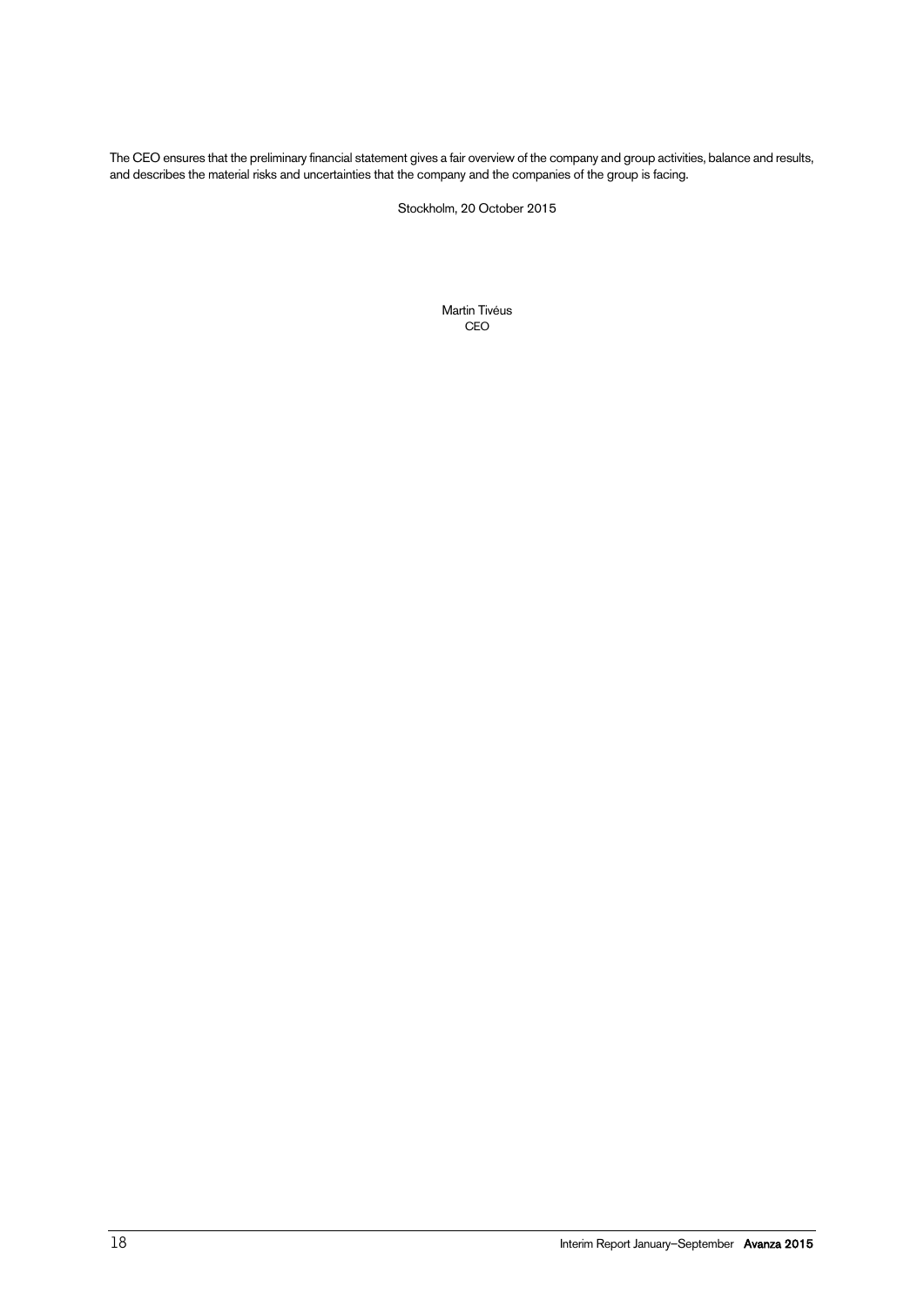# **For additional information**





Martin Tivéus, CEO Telephone: +46 (0)70 861 80 04

Birgitta Hagenfeldt, CFO Telephone: +46 (0)73 661 80 04

The information contained in this report comprises information that Avanza Bank Holding AB (publ.) is obliged to provide as well as that which it has chosen to provide in accordance with the provisions of the Swedish Securities Market Act and the Swedish Financial Instruments Trading Act. The information has been released to the market for publication at 08.15 (CET) on 20 October 2015.

A presentation will be held by Martin Tivéus, CEO and Birgitta Hagenfeldt, CFO on 20 October 2015 at 10.45 (CET). The presentation will be held in English and there will be opportunities to ask questions. The presentation can be followed at avanza.se/ir. Phone number for participants:

- □ Sweden +46 (0)8 505 564 74
- □ UK +44 20 336 453 74
- $\Box$  US +1 855 753 22 30

Avanza also publishes an Excel document containing its financial history. The information is provided in English and is updated quarterly. The document can be accessed at avanza.se/keydata.

# **Headoffice**

| Visiting address: | Regeringsgatan 103, Stockholm |
|-------------------|-------------------------------|
| Postal address:   | Box 1399, SE-111 93 Stockholm |
| Telephone:        | +46 (0) 8 5 6 2 2 5 0 0 0     |
| Website:          | avanza.se                     |
| Corporate web:    | investors.avanza.se           |

*This Interim Report is published in Swedish and English. In the event of any difference between the English version and the Swedish original, the Swedish version shall prevail.*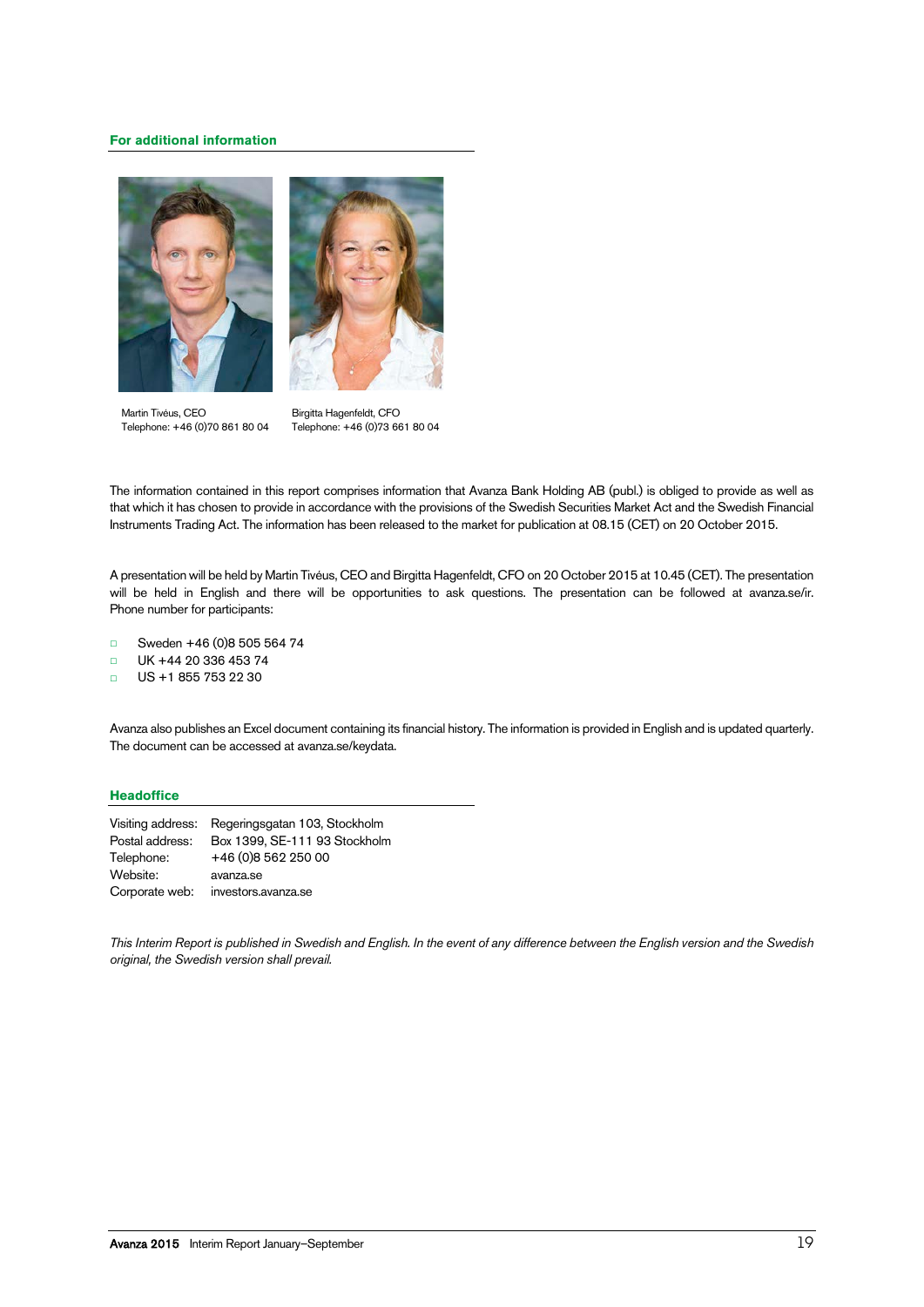# **Introduction**

We have reviewed the condensed interim financial information (interim report) of ABC Entity as of 30 September 201x and the ninemonth period then ended. The board of directors and the CEO are responsible for the preparation and presentation of the interim financial information in accordance with IAS 34, the Swedish Annual Accounts Act and the Swedish Annual Accounts Act of Credit Institutions and Securities Companies. Our responsibility is to express a conclusion on this interim report based on our review.

# **Scope of Review**

We conducted our review in accordance with the International Standard on Review Engagements ISRE 2410, Review of Interim Report Performed by the Independent Auditor of the Entity. A review consists of making inquiries, primarily of persons responsible for financial and accounting matters, and applying analytical and other review procedures. A review is substantially less in scope than an audit conducted in accordance with International Standards on Auditing, ISA, and other generally accepted auditing standards in Sweden. The procedures performed in a review do not enable us to obtain assurance that we would become aware of all significant matters that might be identified in an audit. Accordingly, we do not express an audit opinion.

### **Conclusion**

Based on our review, nothing has come to our attention that causes us to believe that the interim report is not prepared, in all material respects, in accordance with IAS 34 and the Swedish Annual Accounts Act and the Swedish Annual Accounts Act of Credit Institutions and Securities Companies, regarding the Group, and with the Swedish Annual Accounts Act, regarding the Parent Company.

Stockholm, 20 October 2015

Öhrlings PricewaterhouseCoopers

Catarina Ericsson Authorized Public Accountant

*For translation purposes only.*